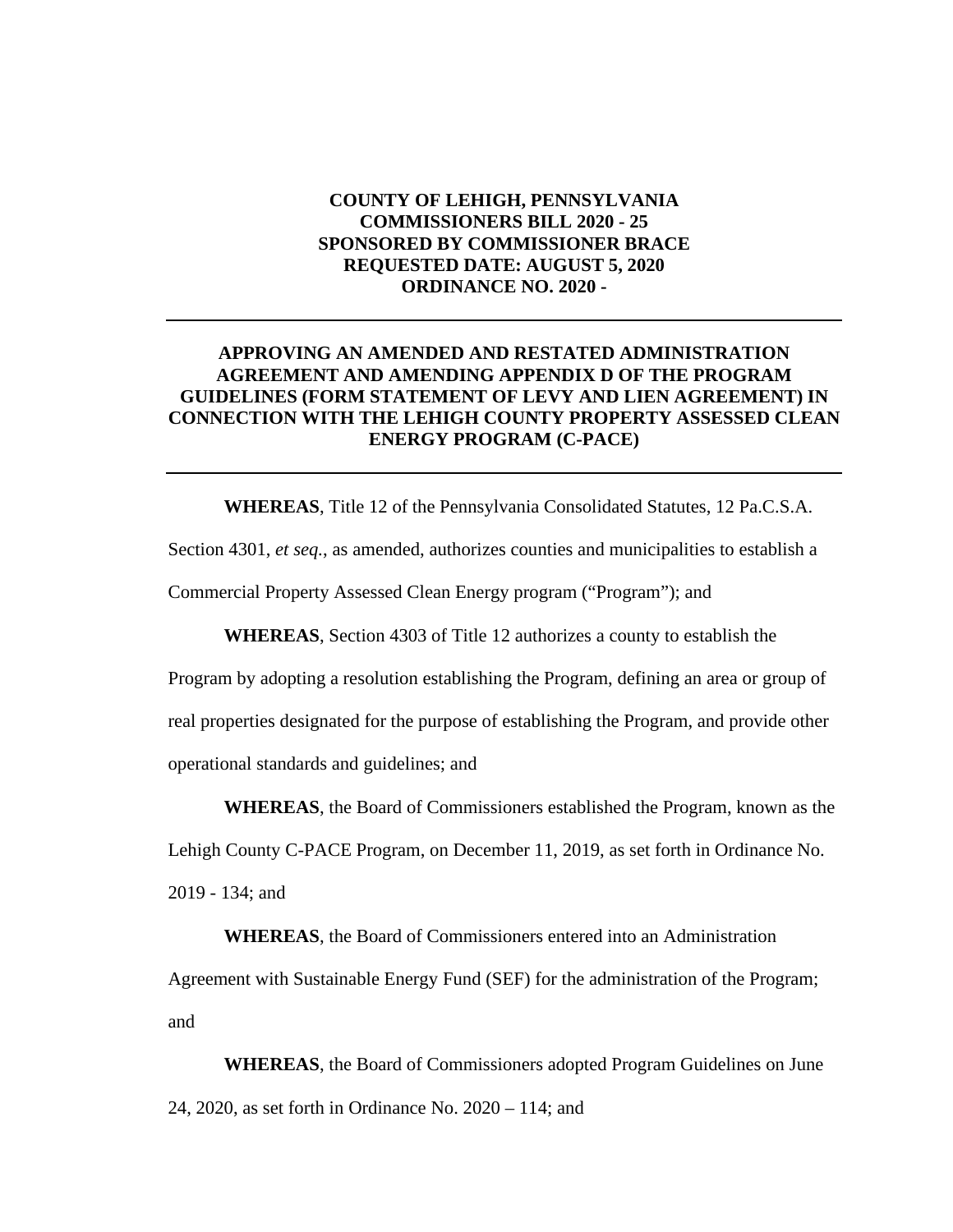**WHEREAS**, the Board of Commissioners now desires to approve an Amended and Restated Administration Agreement and Appendix D of the Program Guidelines (Form Statement of Levy and Lien) as set forth herein.

# **NOW, THEREFORE, IT IS HEREBY ENACTED AND ORDAINED BY THE BOARD OF COMMISSIONERS OF THE COUNTY OF LEHIGH, PENNSYLVANIA, THAT:**

1. The foregoing Whereas clauses are incorporated herein as if set forth in their entirety.

2. The Board of Commissioners adopts the Amended and Restated Amended Administration Agreement attached hereto as Exhibit "A", which shall replace the Administration Agreement previously adopted via Ordinance No. 2019 – 134. The Board of Commissioners authorizes the Lehigh County Executive to execute the Amended and Restated Administration Agreement.

3. The Board of Commissioners adopts the Amended Form Statement of Levy and Lien attached hereto as Exhibit "B", which shall replace the Form Statement of Levy and Lien previously adopted as Appendix D of the Program Guidelines adopted via Ordinance No. 2020 – 114.

4. The proper officers and other personnel of Lehigh County are hereby authorized and empowered to take all such further action, including any necessary transfers of funds, and execute additional documents as they may deem appropriate to carry out the purposes of this Ordinance.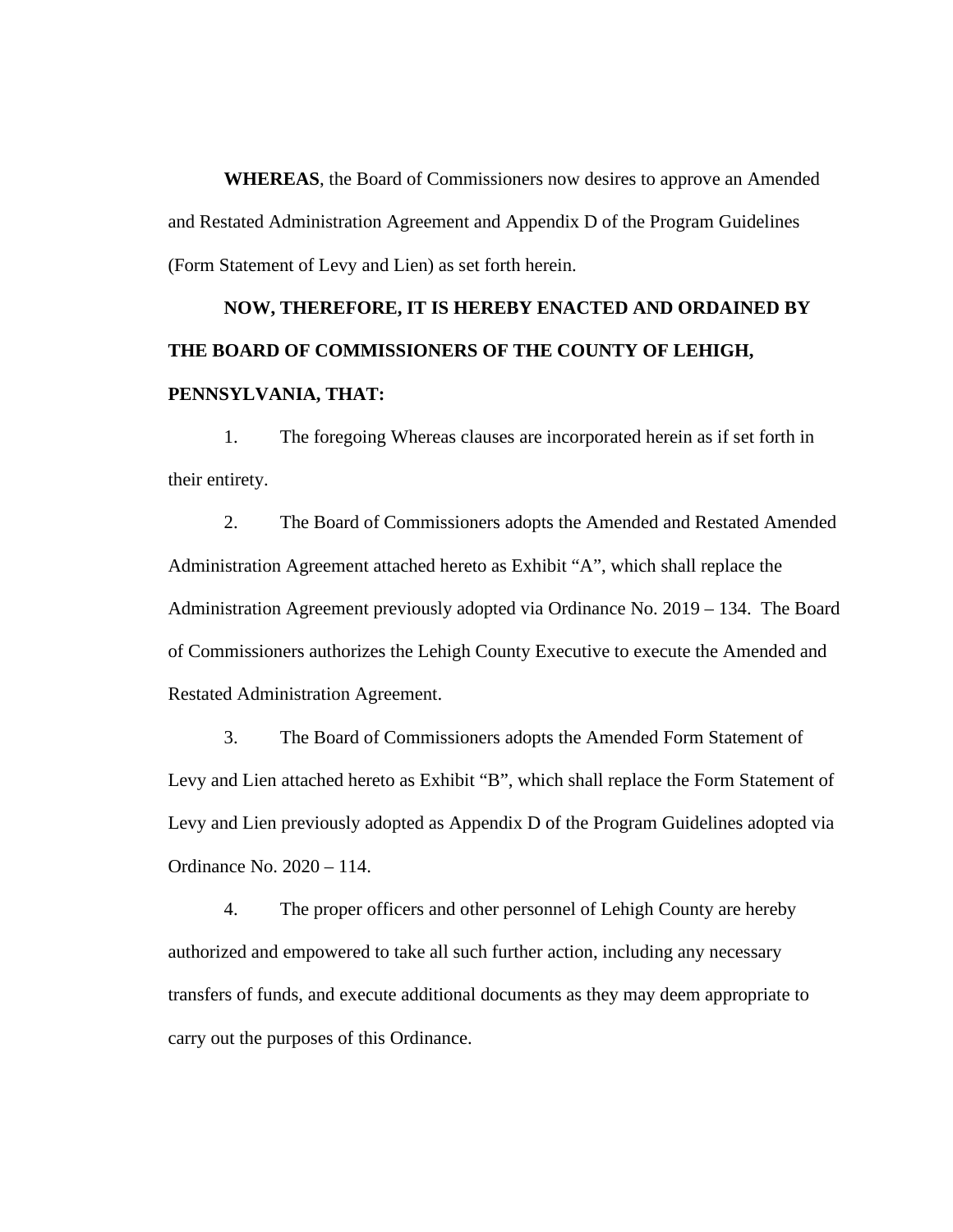5. In the event any provision, section, sentence, clause, or part of this Ordinance shall be held to be invalid, such invalidity shall not affect or impair any remaining provision, section, sentence, clause, or part of this Ordinance, it being the intent of the Board of Commissioners that such remainder shall be and shall remain in full force and effect.

6. The County Executive shall distribute copies of this Ordinance to the proper officers and other personnel of Lehigh County whose further action is required to achieve the purpose of this Ordinance.

7. Any Ordinance or part of any Ordinance conflicting with the provisions of this Ordinance is hereby repealed insofar as the same affects this Ordinance.

8. This Ordinance shall become effective in ten (10) days after enactment.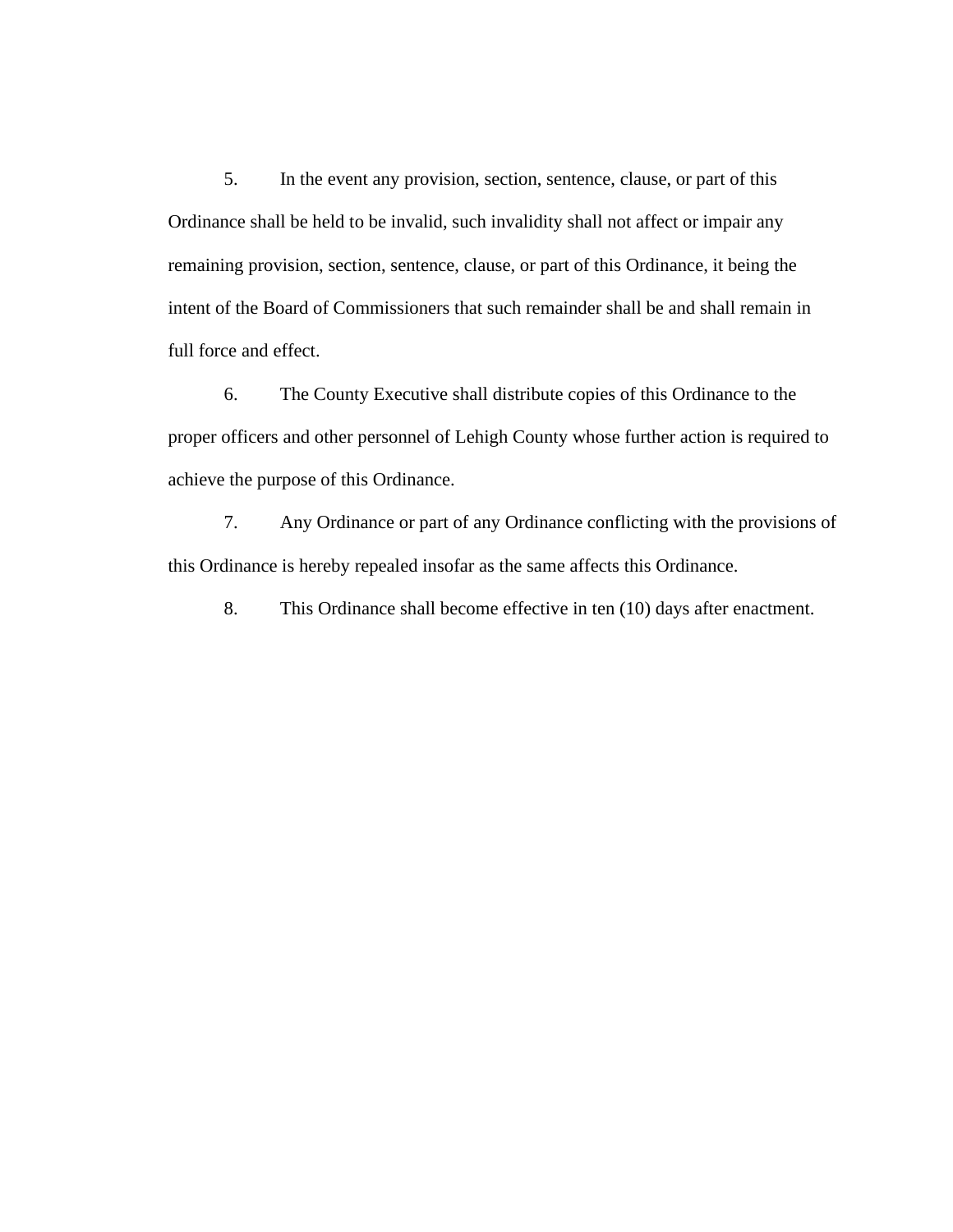| following vote:                                                                                                                                                         |                                     |                                                  |
|-------------------------------------------------------------------------------------------------------------------------------------------------------------------------|-------------------------------------|--------------------------------------------------|
| <b>Commissioners</b>                                                                                                                                                    | $\overline{\mathbf{AVE}}$           | $\overline{\textbf{NAY}}$                        |
| <b>Geoff Brace</b><br>Nathan Brown<br>Percy H. Dougherty<br><b>Bob Elbich</b><br><b>Marc Grammes</b><br>Dave Harrington<br>Dan Hartzell<br>Zakiya Smalls<br>Amy Zanelli |                                     |                                                  |
|                                                                                                                                                                         | Clerk to the Board of Commissioners |                                                  |
|                                                                                                                                                                         |                                     |                                                  |
|                                                                                                                                                                         |                                     | Phillips M. Armstrong<br>Lehigh County Executive |
| ENACTED this ________ day of ________                                                                                                                                   |                                     | $\frac{1}{2020}$                                 |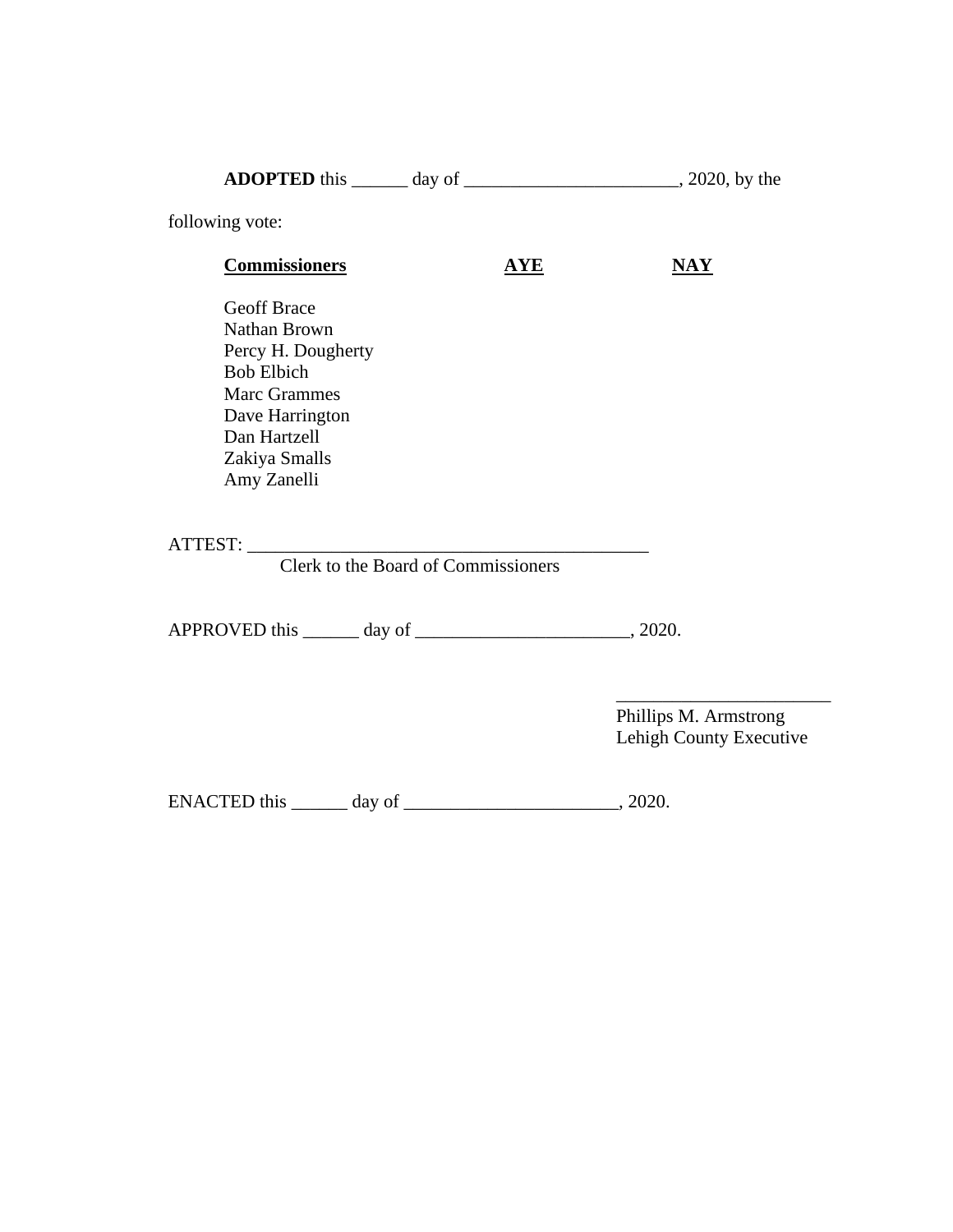# **County of Lehigh-AMENDED AND RESTATED SEF ADMINISTRATION AGREEMENT**

**THIS ADMINISTRATIONAGREEMENT** (the "**Agreement**") is made and entered into as of the \_\_\_\_\_ day of \_\_\_\_\_\_\_\_\_\_\_\_\_\_\_, \_\_\_\_\_, by and between the **County of Lehigh**  (the "County"), a Home Rule County of the Third Class organized under the laws of the Commonwealth of Pennsylvania, and **PP&L Sustainable Energy Fund** ("SEF"), a Pennsylvania non-profit (non-stock) corporation (each a "Party" and collectively the "Parties").

# **RECITALS**

**WHEREAS**, Section 4301, *et. seq*. of Title 12 of the Pennsylvania Consolidated Statutes, 12 P.S. §4301*, et seq*., authorizes counties to establish property assessed clean energy programs; and

**WHEREAS**, Property Assessed Clean Energy Programs are designed to facilitate lowcost, long-term financing to owners of agricultural, commercial and industrial properties for energy efficiency, water conservation and renewable energy projects; and

**WHEREAS**, in accordance with Section 4302 of Title 12, the Lehigh County Board of Commissioners (the "Board") has adopted Ordinance No. 2019-134 on December 11, 2019 establishing a Property Assessed Clean Energy Program (the "Lehigh County C-PACE Program") and authorizing the County to contract with a third party to administer the Lehigh County C-PACE Program; and

**WHEREAS**, the County entered into an Administration Agreement with SEF for the administration of the Lehigh County C-PACE Program on or about \_\_\_\_\_\_\_\_\_\_\_\_\_\_\_; and

**WHEREAS**, the Board now desires to amend and restate the Administration Agreement in its entirety, as more fully set forth herein.

**NOW, THEREFORE**, for and in consideration of the mutual covenants and agreements set forth herein and in order to effectuate the purposes of the Act 30 of 2018, of the General Assembly of the Commonwealth of Pennsylvania, (12 P.S. § 4301 et seq.), it is hereby agreed as follows:

**Section 1. Definitions.** Capitalized terms used in this Agreement shall have the meanings assigned to them in this Agreement. In addition to the words and terms defined elsewhere in this Agreement, each of the following words and terms used in this Agreement shall have the following meanings unless the context or use clearly indicates another or different meaning or intent: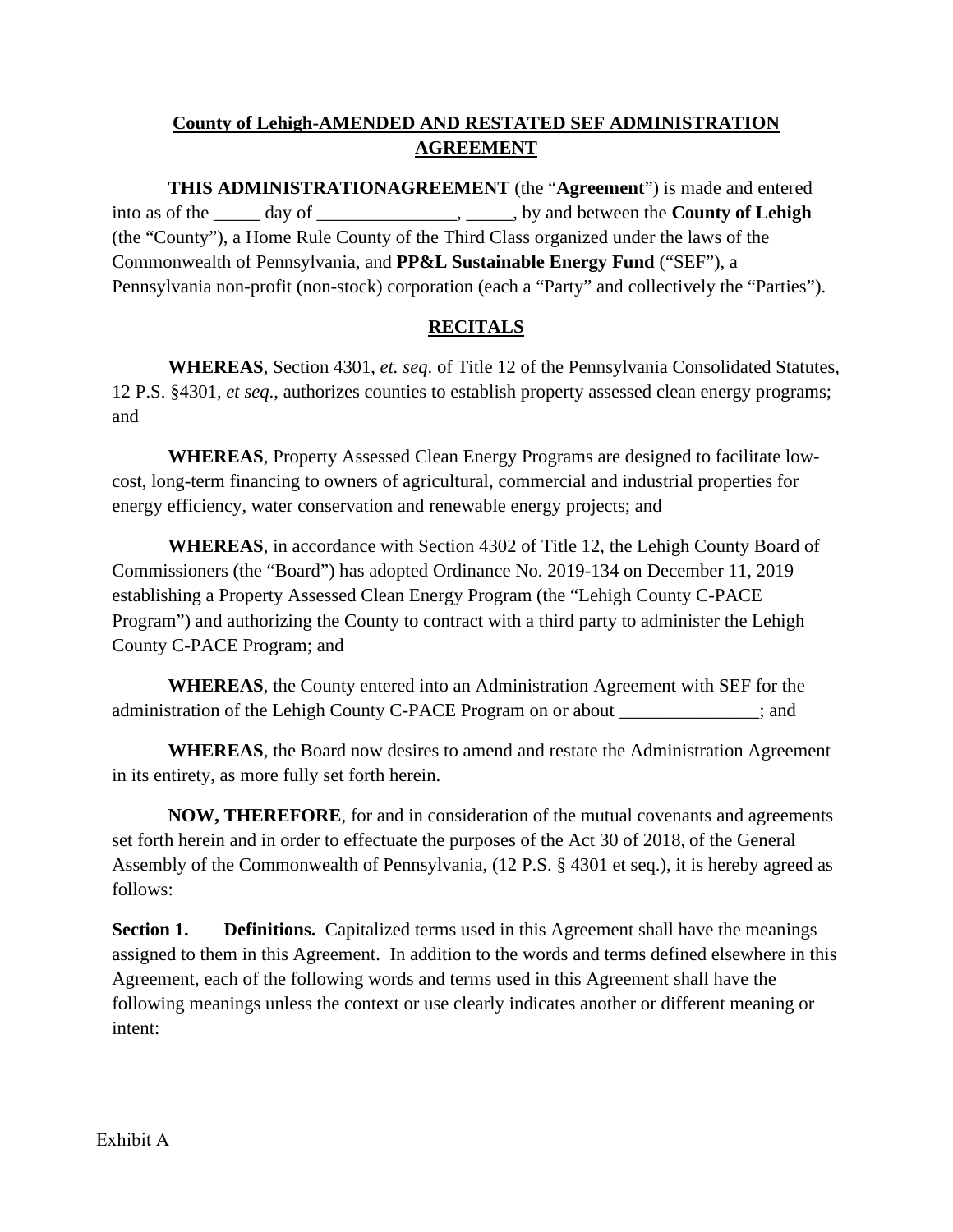- (a) "*Alternative Energy System*." Energy generated from alternative energy sources as defined under the act of November 30, 2004 (P.L.1672, No.213), known as the Alternative Energy Portfolio Standards Act. In addition to these energy sources, programs may recognize alternative energy sources not included in the Alternative Energy Portfolio Standards Act when approving qualified project applications.
- (b) "*Assessment*." A charge against the Real Property within the County which is levied and collected by the County.
- (c) "*Board*." The Board of Commissioners of Lehigh County.
- (d) "*Bond*." The term includes any public or private financing note, mortgage, loan, deed of trust, instrument, refunding note or other evidence of indebtedness or obligation used to finance a Qualified Project.
- (e) "*Business.*" A corporation, partnership, sole proprietorship, limited liability company, business trust or other commercial entity.
- (f) "*Clean Energy Project*." A project which does any of the following:
	- (1) Replaces or supplements an existing energy system that utilizes nonrenewable energy with an energy system that utilizes alternative energy.
	- (2) Facilitates the installation of an Alternative Energy System in an existing building or a major renovation of a building.
	- (3) Facilitates the retrofit of an existing building to meet high-performance building standards.
	- (4) Installs equipment to facilitate or improve energy conservation or energy efficiency, including heating and cooling equipment and solar thermal equipment.
- (g) "*District*." The County of Lehigh.
- (h) "*Program*." The Lehigh County C-PACE Program.
- (i) "*Qualified Party*." A contractor or subcontractor that meets the following standards:
	- (1) Possesses all technical qualifications and resources, including equipment, management, technical and craft labor personnel, and financial resources necessary to perform the contracted responsibilities, or will obtain the contracted responsibilities through the use of qualified subcontractors.
	- (2) Possesses all valid, current licenses, registrations or other certificates required for the contractor or its employees by Federal, State or local law necessary for the type of work required for the project.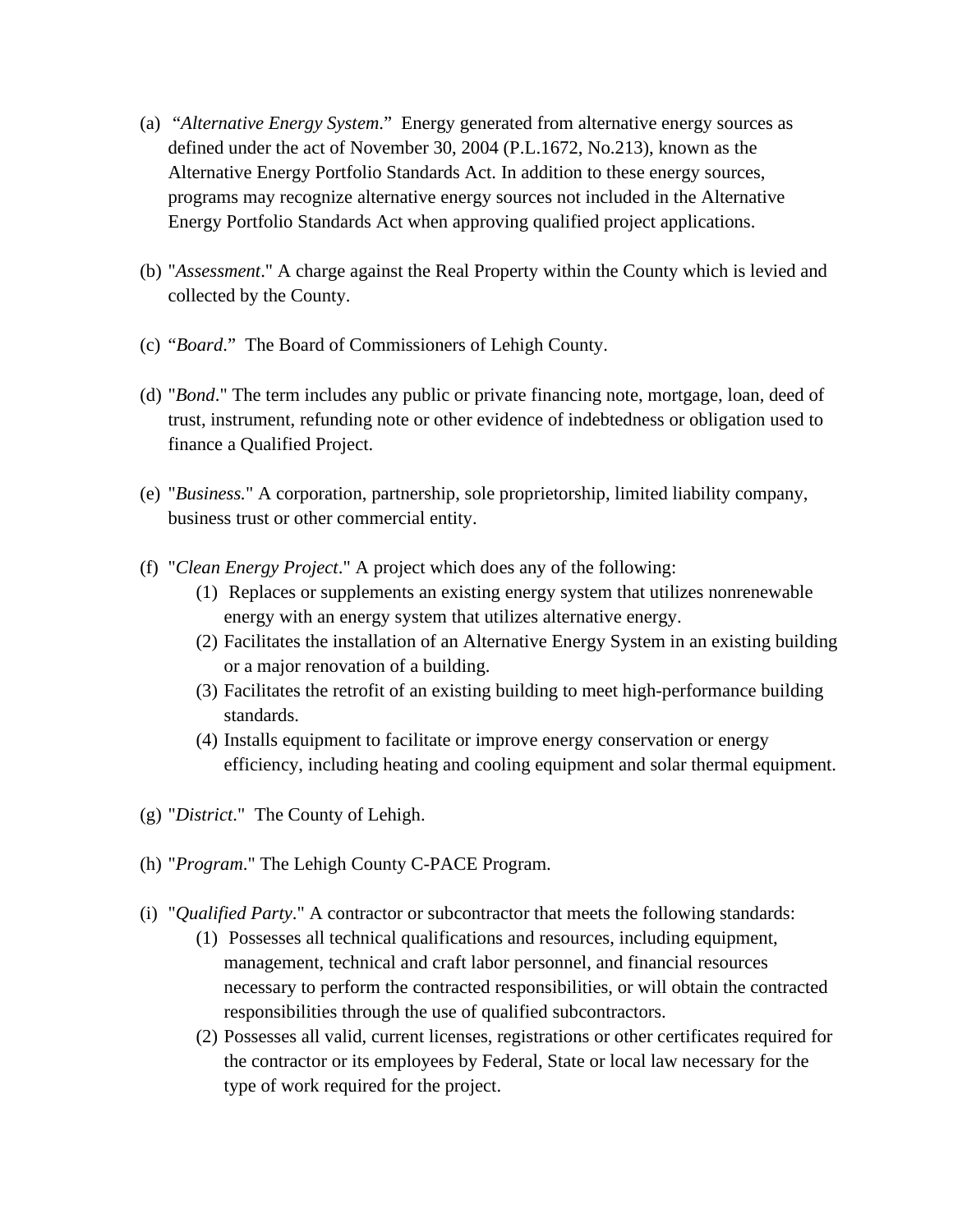- (3) Does not have any outstanding liability to the locality in the form of tax obligations, fines or other fees, unless the contractor or subcontractor has entered into and is in compliance with a payment agreement with the locality for such taxes, fines or fees.
- (4) Meets all bonding requirements, as required by applicable law or contract specifications, and all insurance requirements as required by applicable law or contract specifications, including general liability insurance, workers' compensation insurance and unemployment insurance requirements.
- (j) "*Qualified Project*." The installation or modification of a permanent improvement fixed to Real Property that is a Clean Energy Project, Water Conservation Project or Alternative Energy System, which generates measurable energy savings or reductions in water usage and the installation is performed by a Qualified Party in a District. The term includes installation of alternative energy-generating equipment affixed to the land or building.
- (k) "*Real Property*." Any agricultural, commercial or industrial land or building owned by an individual, partnership, limited liability corporation, corporation or nonprofit. The term does not include multifamily housing or any residential property.
- (l) "*Water Conservation Project*." A project that reduces the usage of water or increases the efficiency of water usage.

# **Section 2. Obligations of SEF.**

- (a) Program Guidelines.
	- (1) SEF has developed C-PACE Program Guidelines, which the Board adopted via Ordinance No. 2020-114 on June 24, 2020 and amended via Ordinance No. 2020- \_\_\_ on August \_\_\_, 2020.
	- (2) SEF shall provide notice of updates to the C-PACE Program Guidelines and provide 14-day review period by the County Executive or designee. At the end of review period SEF will provide an Amendment to this Agreement that updates the Program Guidelines, Exhibit A.
- (b) Applications.
	- (1) SEF shall accept and review pre-application and applications submitted by Real Property owners within the District in the form and manner established by the Program Guidelines.
	- (2) SEF shall notify County staff of pre-applications and shall provide a copy of the pre-application to County staff that includes disclosure of other holdings of the property owner.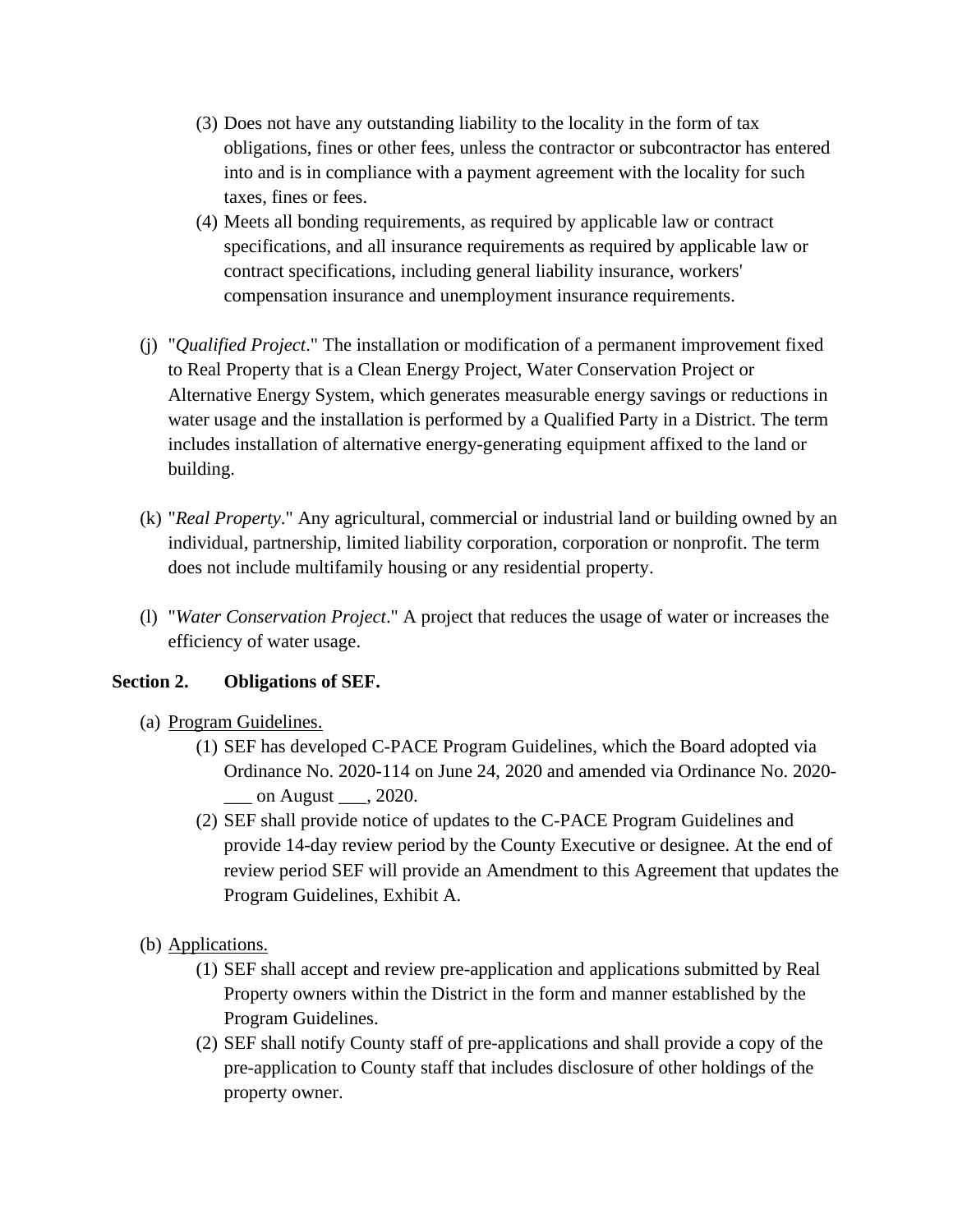- (3) SEF shall approve or disapprove such applications in accordance with the Program Guidelines.
- (4) Copies of the Approved Applications along with Tax Certifications shall be provided to the County.
- (c) Project Requirements.
	- (1) If a property owner requests financing through the Program for a Qualified Project, SEF shall require:
		- i. With the application, a scope of work, energy baseline or water usage baseline and the projected energy savings or water usage reductions in order to establish the viability of the Qualified Project and projected energy savings or water usage reductions.
		- ii. After a Qualified Project is completed, verification from the property owner and from an independent professional inspector or building code official that the Qualified Project was properly completed.
	- (2) Pursuant to Section 4304 of Title 12, SEF shall provide notification to any financial institution (as defined in Section 4301 of Title 12) and receive written consent from the financial institution that the Real Property may participate in the Program. SEF shall provide a copy of the written consent to the owner of the Real Property and the County.
	- (3) Provide notice to the County, which will be posted online and made available to the public, containing all of the following:
		- i. Legal description of the property;
		- ii. Name of each property owner;
		- iii. Total amount of the Qualified Project;
		- iv. Complete description of the Qualified Project;
		- v. Assessment needed to satisfy the Bond;
		- vi. A reference to the statutory assessment lien provided under Chapter 43 of Title 12, 12 P.S. §4301, *et. seq*.
- (d) Assessments.
	- (1) SEF, in conjunction with the entity providing the financing ("Lender"), shall determine the amount of the Assessment to be levied against the Real Property associated with the Qualified Project.
	- (2) SEF and the Lender shall disclose to the property owner the costs and risks associated with participating in the Lehigh County C-PACE Program, including risks related to the failure of the property owner to pay the Assessment provided for in the Assessment Agreement.
	- (3) SEF and the Lender shall disclose to the property owner the effective interest rate on the Assessment, including Program application and other fees and charges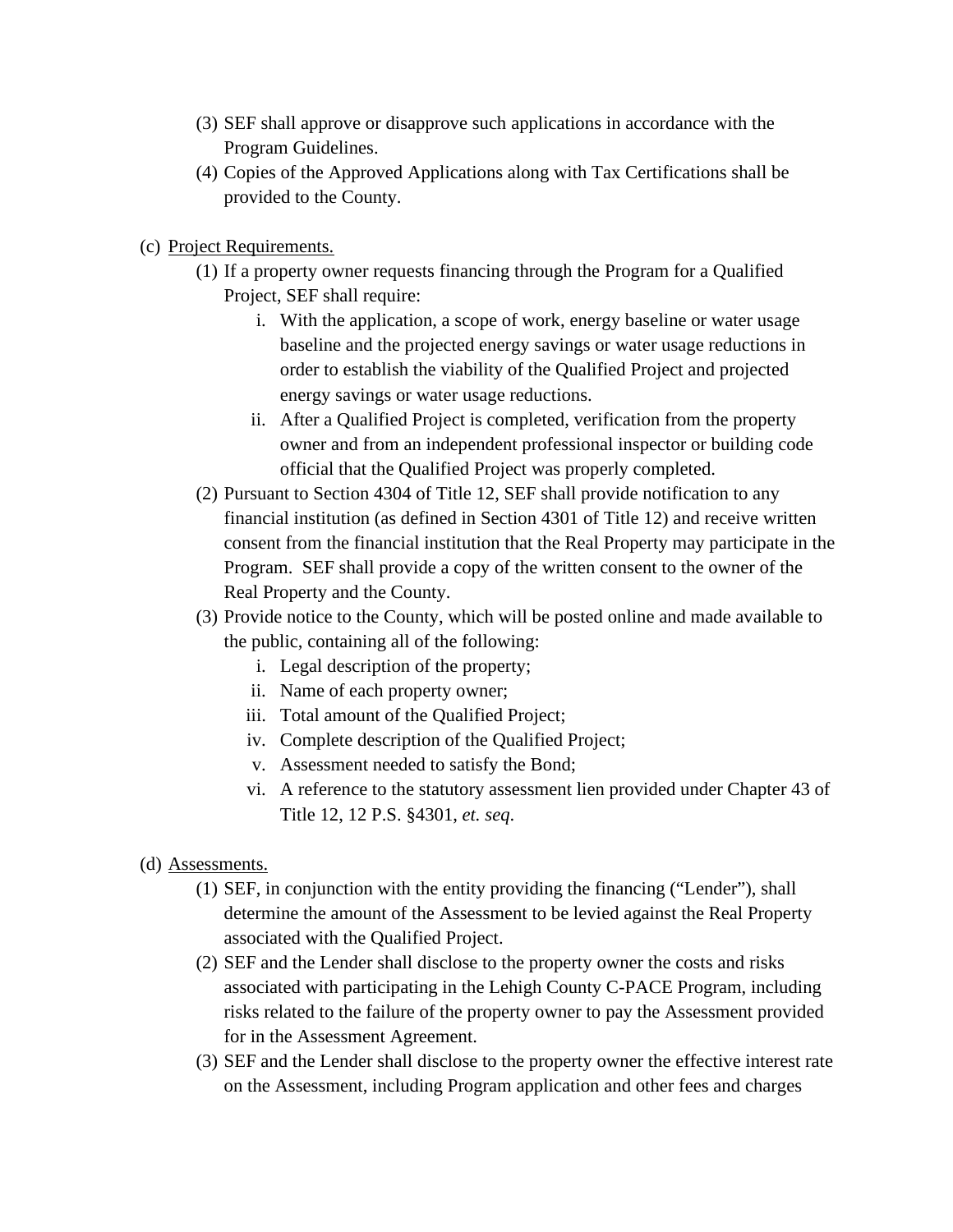imposed by SEF to administer the Lehigh County C-PACE program, fees charged by the County for collection, as well as any fees charged by the Lender, and the risks associated with variable interest rate financing, if applicable.

- (4) SEF shall cause to be prepared and certified to the County a Lehigh County C-PACE Assessment roll for each Real Property participating in the Program. The Assessment roll shall specify the amount of the outstanding debt obligation, the amount to be included on the County property tax bill and the date on which the debt obligation is expected to be paid in full. The Assessment roll shall be provided to the County annually but no later than November 30 of each year.
- (5) Upon receipt of the Assessment collected by the County, SEF shall be responsible for remitting the Assessment to the Lender in payment of the debt obligation.
- (e) SEF shall apprise the County of any changes in Law or Regulation. This Agreement is subject to such modifications as may be required by change in federal or Pennsylvania state law, or their implementing regulations. Any such required modification shall automatically be incorporated into and made a part of this Agreement on the effective date of such change, as if fully set forth herein.

### **Section 3. Obligations of the County.**

- (a) Assessment Agreement. The County shall enter into an Assessment Agreement with the owner of Real Property and the Lender. This agreement is required by Section 4308 of Title 12 of the Pennsylvania Consolidated Statutes, 12 P.S. §4308.
- (b) Billing of the Assessment. Upon receipt of the Assessment roll, the County shall add the amounts required to be paid by owners of Real Property participating in the program to the property tax bills of the respective Real Property. The County shall bill the Assessment in the same manner and at the same time it bills its real property taxes. The Assessment shall be a separate clearly defined line item and shall be due on the same dates as the County's real property taxes.
- (c) Collection of the Assessment. Billed Assessment amounts shall be collected in the same manner as the County's real property taxes, including, in the event of default or delinquency, with respect to any penalties, fees and remedies, and lien priorities as provided in Sections 4307 and 4308 of Title 12 of the Pennsylvania Consolidated Statutes, 12 P.S. §4307 and 4308.
- (d) Remittance of the Assessment. The County shall remit the Assessment to SEF.
- (e) Delinquency. In the event of failure by the owner of Real Property to pay the Assessment, the County may enforce the Assessment lien in the same manner that a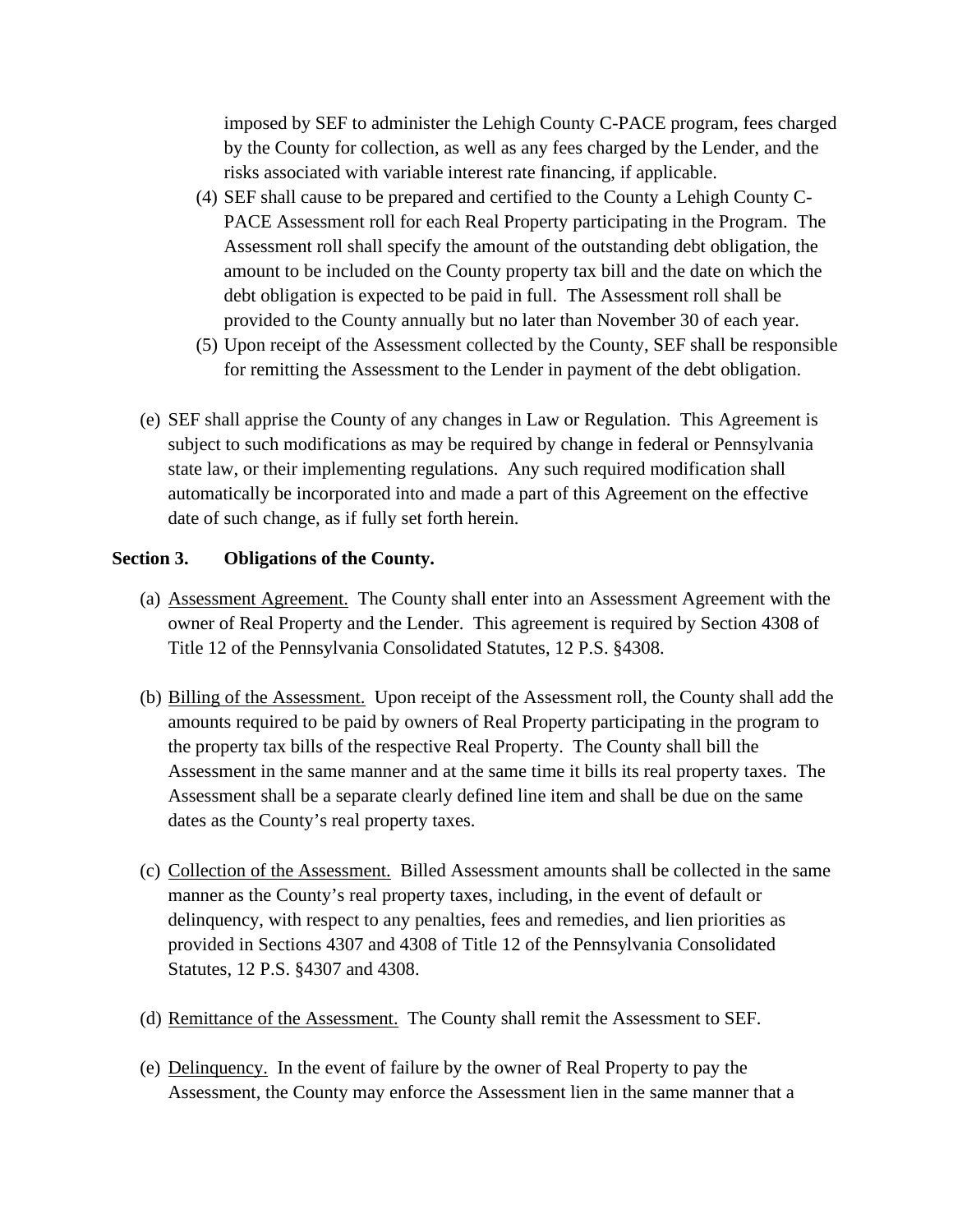property tax lien against real property may be enforced by the County to the extent the enforcement is consistent with the laws of this Commonwealth.

(f) Promotion of the Program. The County shall use good faith efforts to assist SEF in local marketing efforts and outreach to the local business community to encourage participation in the Program.

# **Section 4. Term and Termination.**

The term of this Agreement shall commence upon the date first written above. This Agreement shall be in full force and effect until all Assessments have been paid in full or deemed no longer outstanding. The County may terminate this Agreement at any time with 120 days written notice to SEF. As to any outstanding Assessments owed, the County shall continue to meet its obligations under this Agreement until any and all Assessments have due have been paid in full and distributed to SEF.

### **Section 5. Default.**

Each Party shall give the other Party written notice of any breach of any covenant or agreement under this Agreement and shall allow the defaulting party 30 days from the date of its receipt of such notice within which to cure any such default or, if it cannot be cured within the 30 days, to commence and thereafter diligently pursue to completion, using good faith efforts to effect such cure and to thereafter notify the other Party of the actual cure of any such default. The Parties shall have all other rights and remedies by law, including, but not limited to, specific performance.

### **Section 6. Miscellaneous Provisions.**

- (a) Severability. If any clause, provision or section of this Agreement is held to be illegal or invalid by any court, in validity of the clause, provision or section will not affect any of the remaining clauses, provisions or sections, and this Agreement will be construed and enforced as if the illegal or invalid clause, provision or section has not been contained in it.
- (b) Notices. All notices, requests, consents and other communications shall be in writing and shall be delivered, mailed by first class mail, postage prepaid, or overnight delivery service to the Parties, as follows:
	- (1) If to the County:

Lehigh County Department of Community and Economic Development  $17 S. 17<sup>th</sup> Street$ Allentown, PA 18101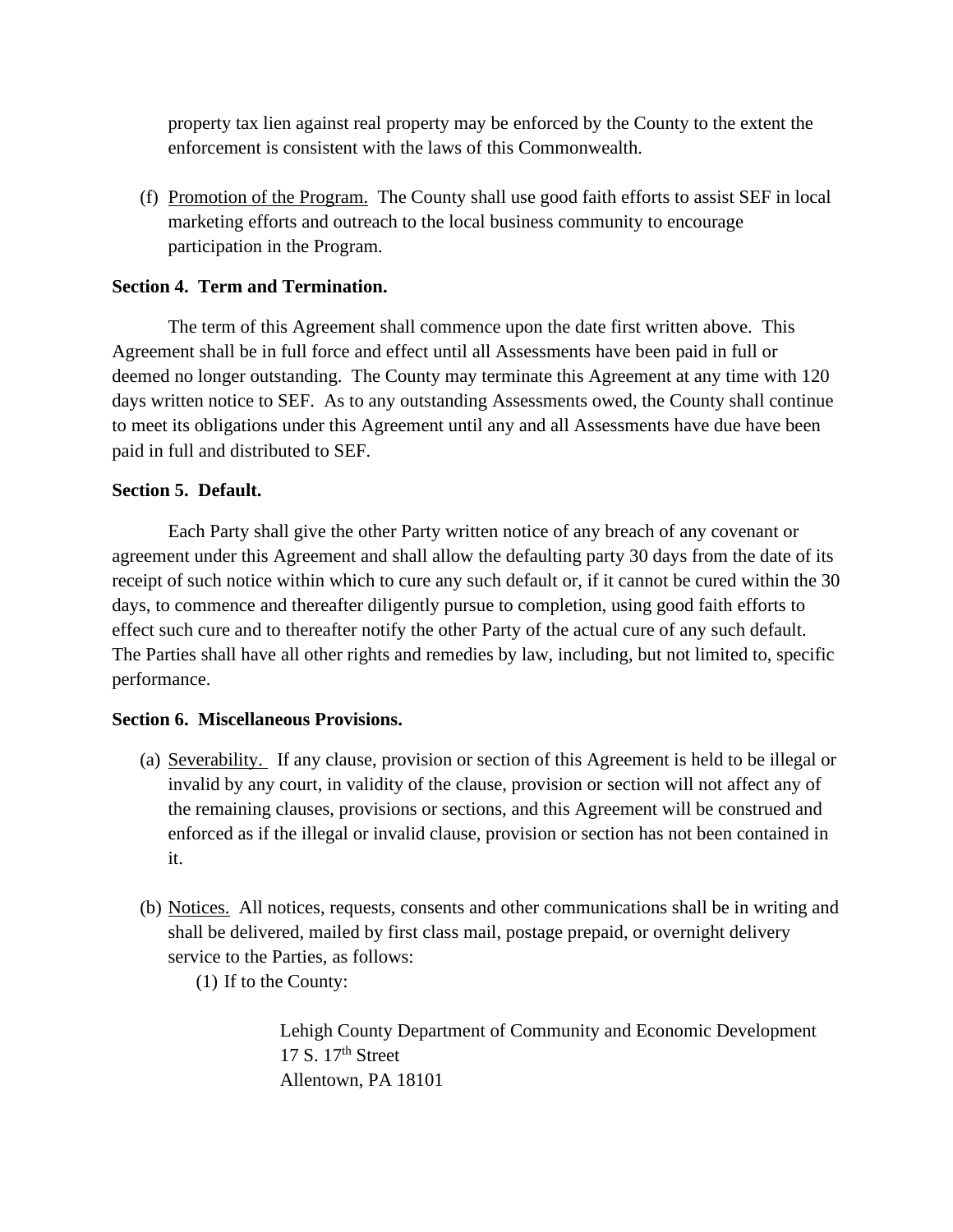With a copy to: Lehigh County Fiscal Officer 17 S.  $17<sup>th</sup>$  Street Allentown, PA 18101

- (2) If to SEF: John Costlow, President Sustainable Energy Fund 4110 Independence Drive Schnecksville, PA 18078
- (c) Amendment. Except as otherwise set forth in this Agreement, any amendment to any provision of this Agreement must be in writing and mutually agreed to by the County and SEF.
- (d) Entire Agreement. This instrument constitutes the entire agreement between the Parties and supersedes all previous discussions, understandings and agreements between the Parties relating to the subject matter of this Agreement. In the event of any conflict between the Program Guidelines and this Agreement, the Program Guidelines shall control.
- (e) Changes in Law or Regulation. This Agreement is subject to such modifications as may be required by change in federal or Pennsylvania state law, or their implementing regulations. Any such required modification shall automatically be incorporated into and made a part of this Agreement on the effective date of such change, as if fully set forth herein.

IN WITNESS WHEREOF, each Party to this Agreement has caused this Agreement to be duly executed on its behalf by one or more of its authorized officers or members of its governing body, and its seal to be hereunto affixed and attested by an authorized officer, all as of the day and year first above written.

# **COUNTY OF LEHIGH**

By:\_\_\_\_\_\_\_\_\_\_\_\_\_\_\_\_\_\_\_\_\_ \_\_\_\_\_\_ Phillips M. Armstrong, County Executive

**SEF**

John Costlow, President, SEF

**\_\_\_\_\_\_\_\_\_\_\_\_\_\_\_\_\_\_\_\_\_\_\_\_\_\_\_\_\_\_**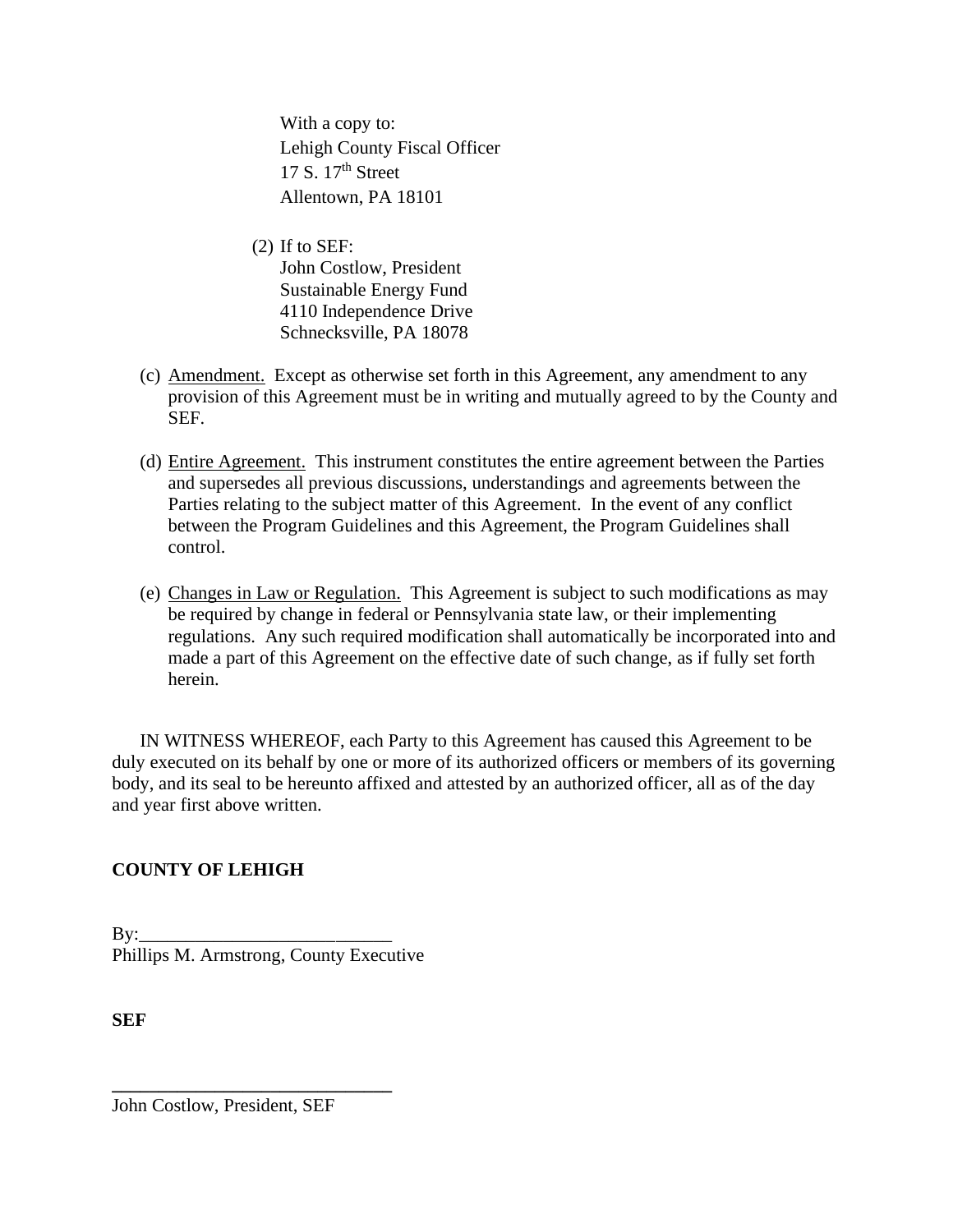### **STATEMENT OF LEVY, LIEN AND ASSESSMENT AGREEMENT COMMERCIAL PROPERTY ASSESSED CLEAN ENERGY ("C-PACE")**

**THIS STATEMENT OF LEVY AND LIEN OF ASSESSMENT AGREEMENT** ("the Agreement") is made and entered into as of the [DAY]day of [MONTH], 20 \_\_, (the "Effective Date") by and between Lehigh County, Pennsylvania (the "County"), [PROPERTY OWNER] (the "Property Owner") and [CAPITAL PROVIDER] (the "Capital Provider").

# **RECITALS**

**WHEREAS**, C-PACE is a program to facilitate loan financing for clean energy or water conservation improvements to commercial properties utilizing an assessment mechanism to provide security for repayment of the loan.

**WHEREAS**, 12 Pa.C.S.A. §4301 et.al., authorizes the establishment of a property assessed clean energy program to ensure that owners of agricultural, commercial and industrial properties can obtain low-cost, long-term financing for energy efficiency, water conservation and renewable energy projects.

**WHEREAS**, the County, pursuant to 12 Pa. C.S.A. §4303, has established the Lehigh County C-PACE Program ("the Program") via Ordinance **Exhibit A**, attached hereto and incorporated herein.

**WHEREAS,** the County has entered into a Cooperation Agreement with the Sustainable Energy Fund providing that the Sustainable Energy Fund will serve as the third-party administrator of the Program (the "Program Administrator").

**WHEREAS**, Property Owner owns real property located at [ENTER ADDRESS], Lehigh County, Pennsylvania, described in **Exhibit B**, attached hereto and incorporated herein (the "Property").

**WHEREAS**, in accordance with the requirements of the Program, Property Owner proposes to renovate or retrofit the Property to increase energy efficiency, water conservation, or to install a renewable energy system to service the Property (the "Project").

**WHEREAS,** Property Owner has applied for and has been approved by Capital Provider for financing for the Project, memorialized in the Memorandum Summary of the C-PACE Financing Agreement. and attached as **Exhibit C** (the "Memorandum").

**WHEREAS,** the Capital Provider and Property Owner desire the County to collect and receive for the benefit of Capital Provider the sums payable under the C-PACE Financing Agreement, by levying a voluntary special assessment against the Property (the "Assessment") and remitting the sums collected and any applicable fees and interest due pursuant to the C-PACE Financing Agreement, to the Program Administrator, or its authorized successor, assignee or designated payment agent.

**NOW, THEREFORE**, the County, Property Owner, and Capital Provider (collectively referred to as the "Parties") do hereby agree as follows: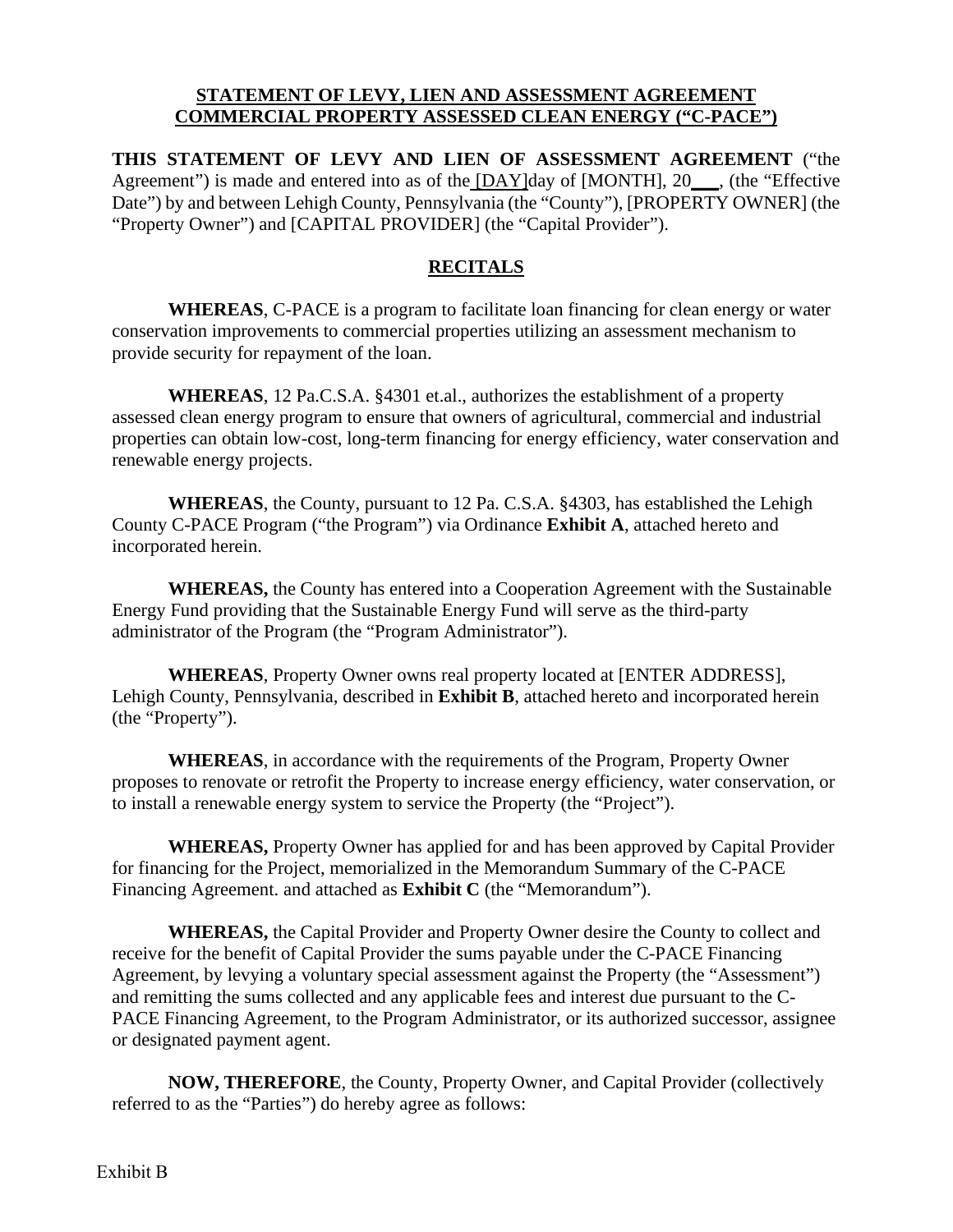**Section 1. Construction.** Unless the context of this Agreement otherwise clearly requires, references to the plural include the singular, the singular the plural and the part the whole and "or" has the inclusive meaning represented by the phrase "and/or". References in this Agreement to Lehigh County and County shall be interchangeable. The words "hereof", "herein", "hereunder" and similar terms in this Agreement refer to this Agreement as a whole and not any particular provision of this Agreement. The section and other headings contained in this Agreement are for reference purposes only and shall not control or affect the construction of this Agreement or the interpretation hereof in any respect. Section and subsection references are to this Agreement unless otherwise specified.

**Section 2. Levy of Assessment.** As of the effective tax year [YEAR] upon receipt of the Notice To Lehigh County To Commence Collection Of Assessment For C-Pace Program (the "Notice"), attached as **Exhibit E**, and during the Term, the Assessment, which runs with the land with respect to the Property, will be added to the Property's Tax Bill on account #[ENTER PROPERTY TAX ID] by the County. Property Owner agrees that the Assessment will be included on the Property's Tax Bill and agrees to pay the Assessment and the County's and Program Administrator's administrative costs through the Assessment which is due and payable on the same date as the Property's Tax Bill.

The amount of the Assessment, as determined by the Capital Provider, are as follows: an installment payment plan is in effect and is based on the principal amount financed \$ [AMOUNT], with interest thereon at a fixed rate equal to [INTEREST RATE]% per annum, plus (a) any capitalized interest, (b) any additional fees and expenses agreed upon in the C-PACE Financing Agreement and (c) fees and costs of the Program Administrator as set forth in its Pennsylvania C-PACE Program Guidelines, with installments of principal and interest due and payable pursuant to the C-PACE Special Assessment Payment Schedule attached hereto as **Exhibit D**.

As evidenced in **Exhibit D**, the Term will be [YEARS] years. Program Administrator, its successors, or its permitted assignees must submit a request for collection of each Assessment amount to the County no later than [DATE] of each year. Program Administrator, on a yearly basis, shall provide the County with a reminder on this and other Assessments by [DATE] of each year. In the event the Program Administrator ceases to act as the Program Administrator and there is no successor, then the Capital Provider may submit the request for collection of the Assessment amount to the County, through the Department of [DEPARTMENT], prior to [DATE] of each year.

**Section 3. Assessment Billing, Collection and Disbursement to Capital Provider**. The County agrees to collect the Assessment and payment will be enforced in the same manner that a property tax lien against real property is enforced in the local unit of government. Assessment payments received by the County shall be remitted to Program Administrator or its designated payment agent no later than 30 days after the end of the month in which the County receives said payments. The Program Administrator shall, or shall cause its payment agent to, remit payment to the Capital Provider within 10 business days (Monday- Friday). In the event Program Administrator ceases to act as the Program Administrator and there is no successor Program Administrator then serving, the County hereby agrees to forward the payments to the Capital Provider within 30 days after the end of the month in which the payments are received by the County. The Capital Provider shall have a contractual lien on any Assessment payments made by the Property Owner, regardless of whether such Assessment payments may be in the possession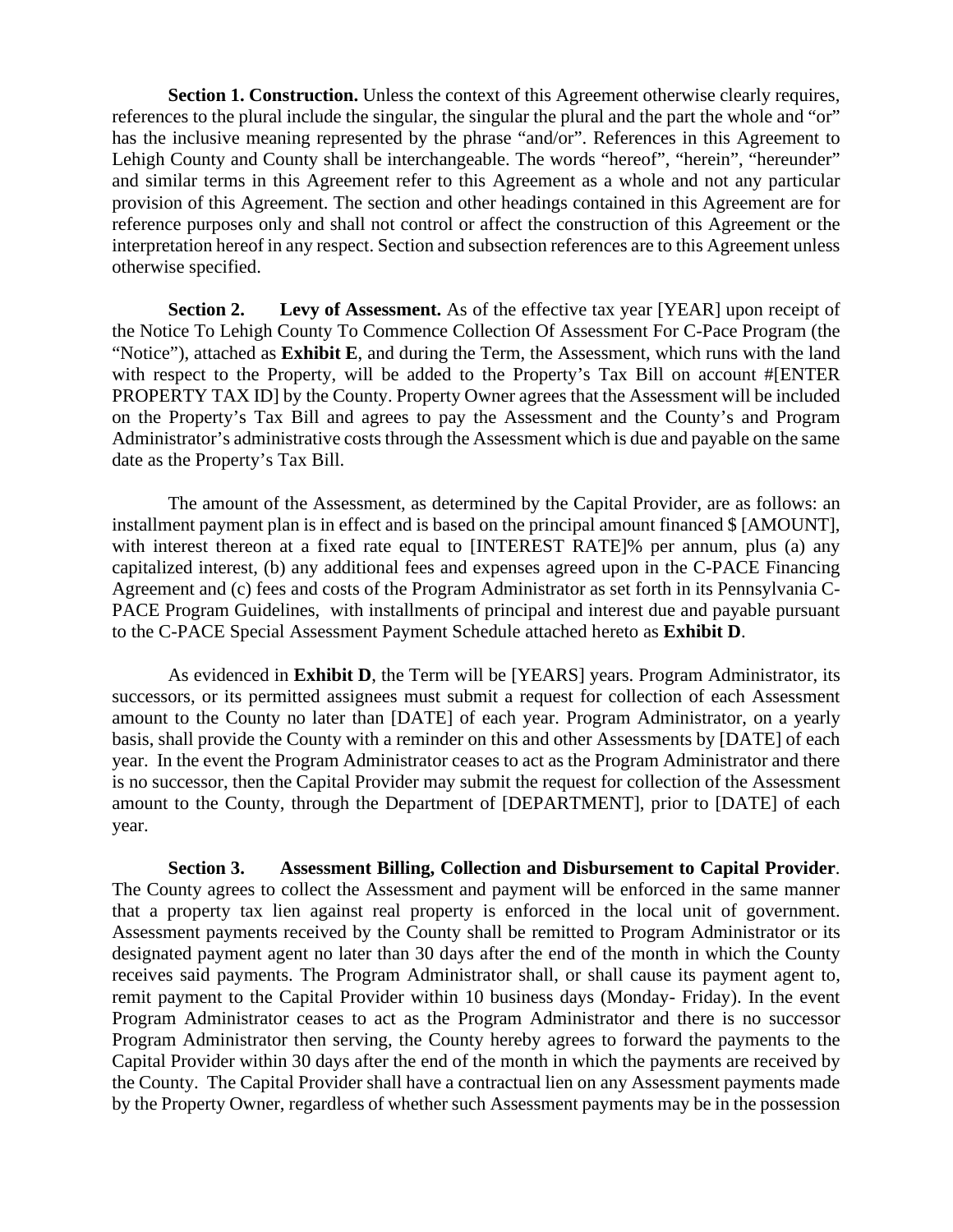of the County, the Program Administrator, or their designees or a payment agent, and may, consistent with this Agreement, assign such lien to a third-party.

**Section 4. Collections.** The Parties hereby acknowledge that the Assessment and any accrued interest and/or penalties constitute a first lien on the Property that has priority over prior or subsequent liens in favor of private parties, and that the Assessment will continue as a lien on the Property from the date it becomes payable until the unpaid Assessment, all interest and penalties on the Assessment are paid in full, regardless of a change in ownership of the Property, whether voluntary or involuntary.

#### **Section 5. Delinquencies**.

5.1 Notice. In the event Property Owner fails to make an Assessment payment when due, the County, pursuant to the Agreement, shall provide written notice to Program Administrator, its successors, of such delinquency within thirty (30) days. In the event Program Administrator ceases to act as the Program Administrator and there is no successor, the County hereby agrees to provide written notice to Capital Provider of any delinquency within thirty (30) days.

5.2 Enforcement. The Parties hereby acknowledge and agree that an overdue Assessment will be enforced in the same manner that a property tax lien against a real property is enforced. The delinquent Assessment shall incur interest and penalties in the same manner as delinquent property taxes. The County may recover costs and expenses, including attorney fees and costs, in a suit to collect a delinquent Assessment in the same manner as in a suit to collect a delinquent property tax. Funds collected by the County for the payment of the overdue Assessment, including any penalties and interest, shall be paid to Program Administrator, its successors, or its permitted assignees or payment agent no later than thirty (30) days after the end of the month in which the amounts are received. In the event there is no Program Administrator serving, the County hereby agrees to remit all funds it collects for the payment of the overdue Assessment, including the penalties and interest due to the Capital Provider as outlined in the C-PACE Financing Agreement, to Capital Provider no later than thirty (30) days after the end of the month in which the County receives said funds.

5.3 Interest and Penalties. Interest assessed and collected on delinquencies shall be forwarded to the Capital Provider through the Program Administrator or its payment agent within thirty (30) days after delinquent interest payment is received.

5.4 Continuation of Future Assessments. The portion of the annual assessment determined by the assessment term stipulated in C-PACE Special Assessment Payment Schedule (**Exhibit D**) that has not yet become due is not eliminated by foreclosure of a property tax lien.

5.5 Acceleration. The assessment cannot be accelerated nor extinguished until fully repaid.

**Section 6. Amendment of Assessment**. In the event that the Property Owner wishes to prepay the assessment in part, the Property Owner must submit a request for partial prepayment no later than thirty days prior to the Cutoff Date, as defined below. Within seven days of receipt of a prepayment request, the Capital Provider shall provide a payoff statement to the Property Owner and the Program Administrator, showing the effective date of the prepayment (the "Payoff Date"), the amount of the prepayment, including principal, accrued but unpaid interest, and any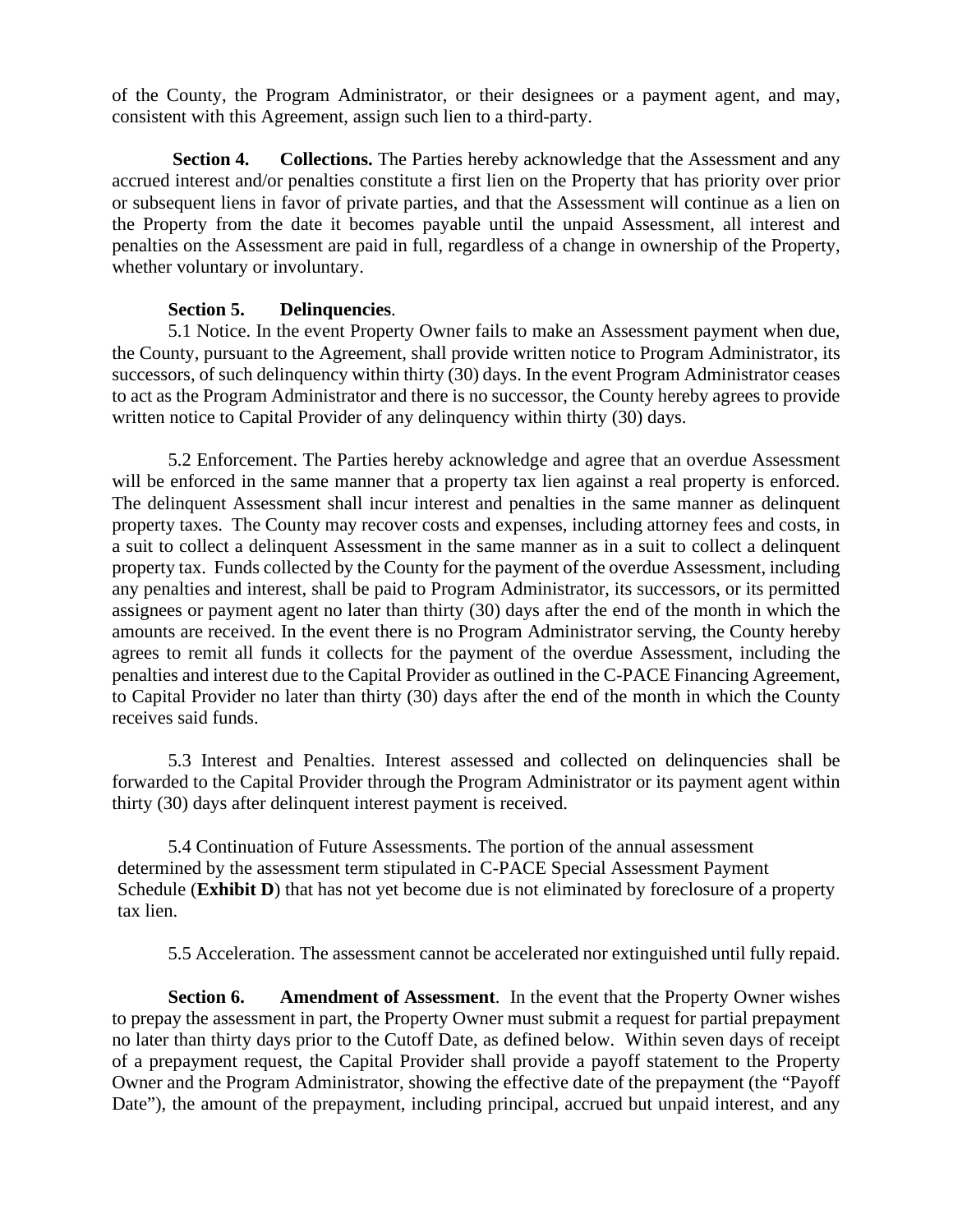prepayment premium, and shall contain an amendment to the Special Assessment Payment Schedule (an "Amendment"). Receipt of any prepayment funds by the County, the Program Administrator, or the Capital Provider shall constitute evidence of Property Owner's consent to the Amendment. The any prepayment funds must be received by the Payoff Date, which shall be no later than [DATE] of the year in which the next payment is due (the "Cutoff Date"). Program Administrator shall forward any Amendment of the Special Assessment Payment Schedule that it receives from Capital Provider to the County. Upon receipt of an Amendment, the County shall amend the Assessment to reflect the adjustment and file the Amendment of the Special Assessment Payment Schedule on the property records of the Property. In the event there is no Program Administrator serving the County, the Capital Provider may submit an Amendment directly to the County, through the Department of [DEPARTMENT], no later than [DATE] of the year in which the next payment is due and the County shall amend the Assessment to reflect the adjustment and file the Amendment of on the property records of the Property.

**Section 7. Memorandum.** The Memorandum of the Financing Agreement **Exhibit C** shall include (a) the legal description of the property; (b) the name of each property owner; (c) the total amount of the of the qualified project and a complete description of the qualified project; (d) the assessment (annual payment) need to satisfy the financing; (e) a reference to the statutory assessment lien; (f) the financing rate; (g) total amount of financing; (h) any finance charges associated with financing; (i) method for calculating any late fees.

**Section 8.** Change in Property Ownership. Upon change in ownership of the Property that occurs after the date of recordation of the Assessment, all Assessment obligations as set forth herein are the responsibility of the new property owner. To the extent that Assessment obligations became due and payable prior to the change in ownership, such Assessment obligations may be apportioned by the buyer and seller in the same way as real property taxes, or in any other manner not inconsistent with federal, state, or local law. The Assessment runs with the land and the original property owner is released from all Assessments at time of sale, which shall become the responsibility of the new property owner.

**Section 9. Assignment.** The County may not assign or transfer its rights or obligations under this Agreement without prior written consent of Property Owner and Capital Provider. Capital Provider may not assign any or all its rights arising under this Agreement without providing 45 days' written notice to the County and Program Administrator. The County has 30 days from receipt of Capital Provider's notice to provided written objection to the transfer but the assignment which shall not be unreasonably withheld, conditional or delayed. The Capital Provider may provide a response within the 45-day window to any objection. Assignment may be included in the Financing Agreement with the Property Owner. The Capital Provider shall provide the Property Owner with 45 days' written notice of assignment. The Property Owner has 30 days to provided written objection to the transfer but the assignment which shall not be unreasonably withheld, conditional or delayed. The Capital Provider may provide a response within the 45-day window to any objection. The County, Property Owner and Capital Provider hereby agree that this Agreement shall inure to the benefit of, and shall be binding upon the County, Property Owner and Capital Provider and their successors and permitted assignees. Any assignment shall be documented in the form provided as **Exhibit F** to this Agreement, and recorded in the same manner as this Agreement.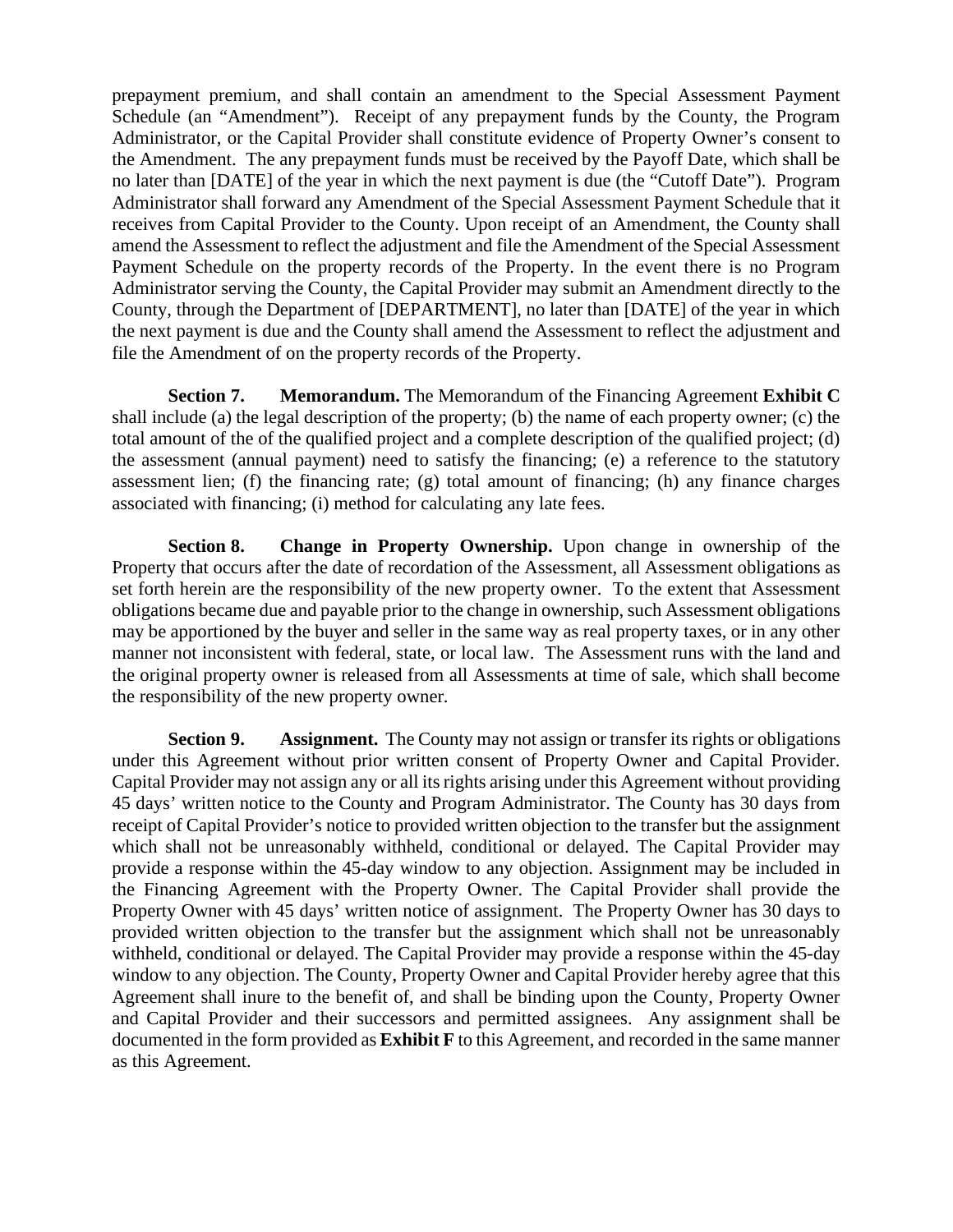**Section 10. Release. Property Owner and Capital Provider (the "Releasing Parties**") do hereby fully and completely remise, exonerate, release and forever discharge the County, its commissioners, officers, employees, agents, solicitors and advisors (the "Released Parties") of and from any and all matters, things, events, claims, demands, all actions, causes of action, claims, suits, controversies, trespass, damages, judgments, verdicts, interest, penalties and demands in any form whatsoever, at law or in equity, arising from or by reason of any and all known or unknown, foreseen or unforeseen, suspected or unsuspected, matured or unmatured, Releasing Parties at any time had or have against the Released Parties including, without limitation any matters arising from, in respect of, or in connection with the Agreement, Pennsylvania C-PACE Program Guidelines, the C-PACE process and approval, the Project, the C-PACE Financing Agreement, the Cooperation Agreement, the Assessment, the Assessment amount, the Assessment Levy, or an Amendment of Assessment.

Notwithstanding the foregoing, the Program Administrator and the County agree that the billing, liening, collecting, and/or remitting amounts in accordance with this Agreement are ministerial acts, and the Capital Provider may bring an action in mandamus, a claim for specific performance, or any similar action or remedy (except an action seeking monetary damages from the Program Administrator or the County) against any necessary party to ensure the necessary billing, liening, collecting, and remittance of any amounts due under this Agreement.

#### **Section 11. Counterparts**.

This Agreement may be executed in any number of counterparts, all of which when taken together shall constitute one agreement binding on all parties, notwithstanding that all parties are not signatories to the same counterpart.

#### **Section 12. Representations and Warranties.**

12.01 Qualification. Property Owner is duly organized [COMPANY TYPE] authorized to conduct business and is in good standing in the Commonwealth of Pennsylvania. Capital Provider is duly organized [COMPANY TYPE] to conduct business and is in good standing in the Commonwealth of Pennsylvania.

12.02 Authority and Authorization. Property Owner and Capital Provider have the power and authority to execute and deliver this Agreement, to make the transaction provided for herein, to execute and deliver the Statement of Levy and Lien in evidence of such indebtedness, to which Property Owner and Capital Provider are a party and to perform their respective obligations hereunder and all such action has been duly and validly authorized by all necessary action on their respective part.

#### **Section 13. Miscellaneous.**

13.01. Severability. The provisions of this Agreement are intended to be severable. If any provision of this Agreement shall be held invalid or unenforceable in whole or in part in any jurisdiction, then such provision shall, as to such jurisdiction, be ineffective to the extent of such invalidity or unenforceability without in any manner affecting the validity or enforceability thereof in any other jurisdiction or the remaining provisions hereof in any jurisdiction.

13.02 Notices. All communication ("notices") under the provisions of this Agreement shall be in writing unless otherwise expressly permitted hereunder and shall be sent by first class, or first class express mail, overnight express carrier or by telex with confirmation in writing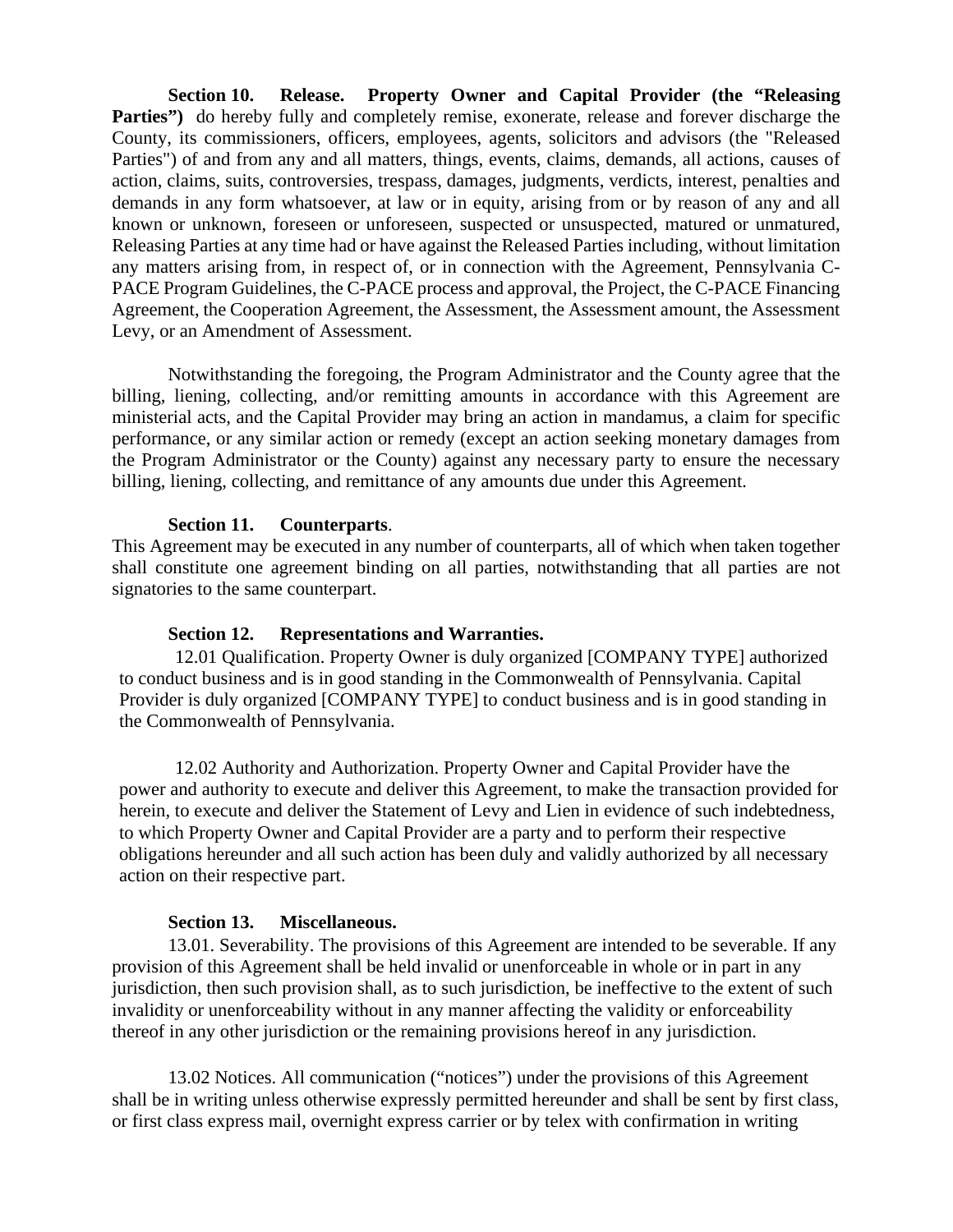mailed first class, with postage or charges prepaid, any such properly given notice shall be effective when received. All notices shall be sent to the applicable party at the address set forth in the Memorandum, **Exhibit C**, or in accordance with the last unrevoked written direction from party to the other party hereto.

13.03 Amendments and Waivers. The provisions of this Agreement may from time to time be waived in writing by the County at its sole discretion. All amendments hereto must be in writing, executed by all parties hereto.

13.04 Governing Law. This Agreement shall be governed by and construed and enforced in accordance with the laws of the Commonwealth of Pennsylvania. The venue of any action brought under this Agreement and jurisdiction with respect to this Agreement and the parties hereto shall be in the Court of Common Pleas of Lehigh County, Pennsylvania. Property Owner and Capital Provider hereby consents and submits to the exclusive jurisdiction of the Court of Common Pleas of Lehigh County, Pennsylvania with respect to any claim, matter or dispute with respect to this Agreement.

13.05 Special Revenues. The County and the Program Administrator each agree that any Assessment payments made by the Property Owner, whether received by the County, by the Program Administrator, or by any payment agent of the Program Administrator or County, constitute "special revenues" as that term is defined in 11 U.S.C. § 902(2), and agree, to the greatest extent possible, are exempt from any automatic stay of bankruptcy, and that, furthermore, shall be paid in a manner consistent with this Agreement, notwithstanding the bankruptcy of any party.

[Remainder of page intentionally left blank; signature page follows.]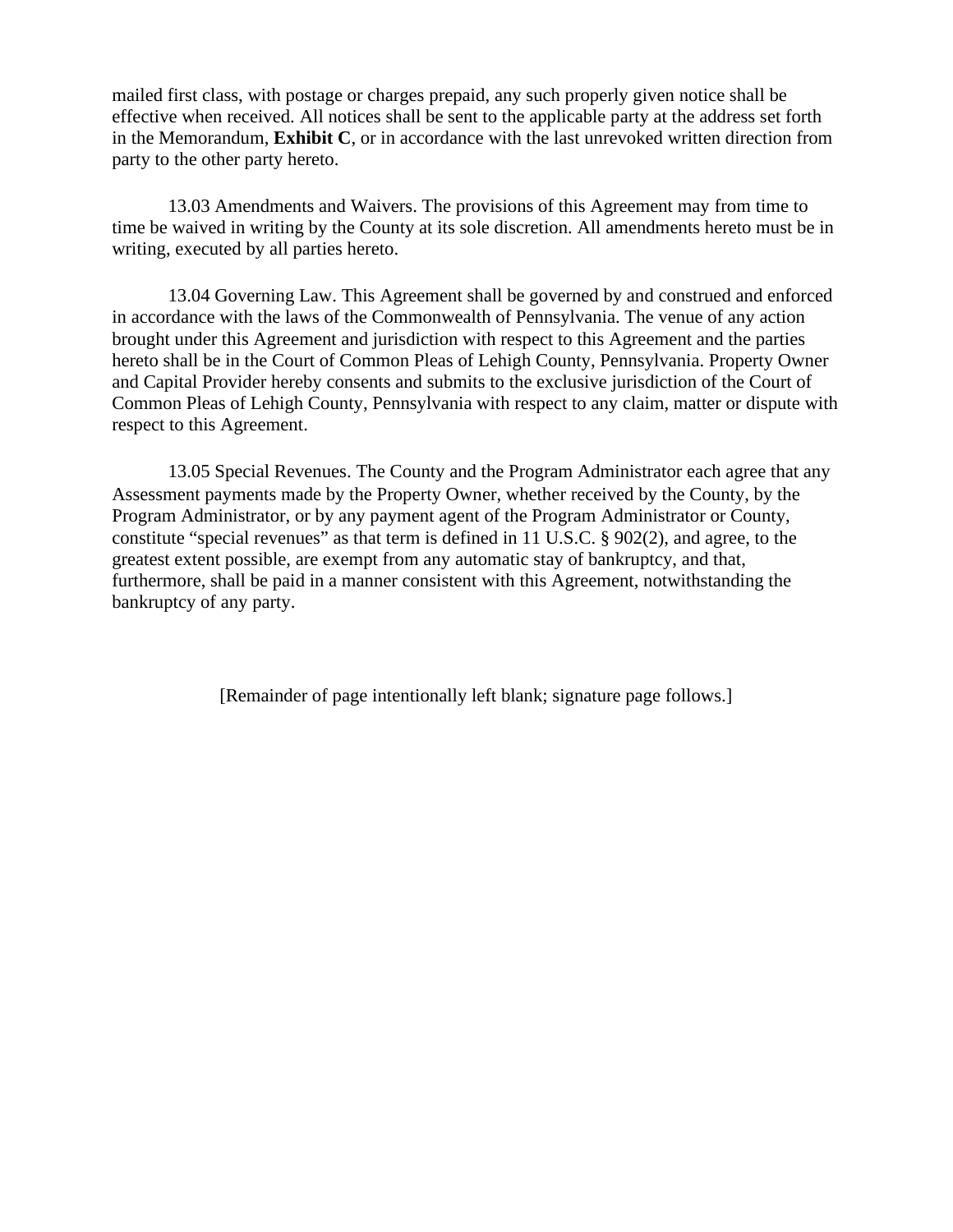IN WITNESS WHEREOF the County has executed this Agreement on the Effective Date by its duly authorized representative:

## **LEHIGH COUNTY, PENNSYLVANIA**

| By:    |  |
|--------|--|
| Name:  |  |
| Title: |  |

\_\_\_\_\_\_\_\_\_\_\_\_\_\_\_\_\_\_\_\_\_\_\_\_\_\_\_\_\_\_\_\_\_\_

### STATE OF PENNSYLVANIA,

COUNTY OF LEHIGH, to wit:

I hereby certify that on this \_\_\_\_\_\_ day of \_\_\_\_\_\_\_\_, \_\_\_\_\_, before me, the subscriber, a Notary Public of the State of Pennsylvania, personally appeared \_\_\_\_\_\_\_\_\_\_\_\_\_\_\_\_\_\_\_, the \_\_\_\_\_\_\_\_\_\_\_\_\_\_\_\_\_\_\_\_\_ of Lehigh County, who acknowledged himself/herself to be, and being authorized so to do, executed the foregoing instrument for the purposes therein contained, by signing the name of.

As Witness: my hand and notarial seal.

My commission expires:

Notary Public

[Lehigh County Signature Page to Statement of Levy and Lien of Assessment Agreement]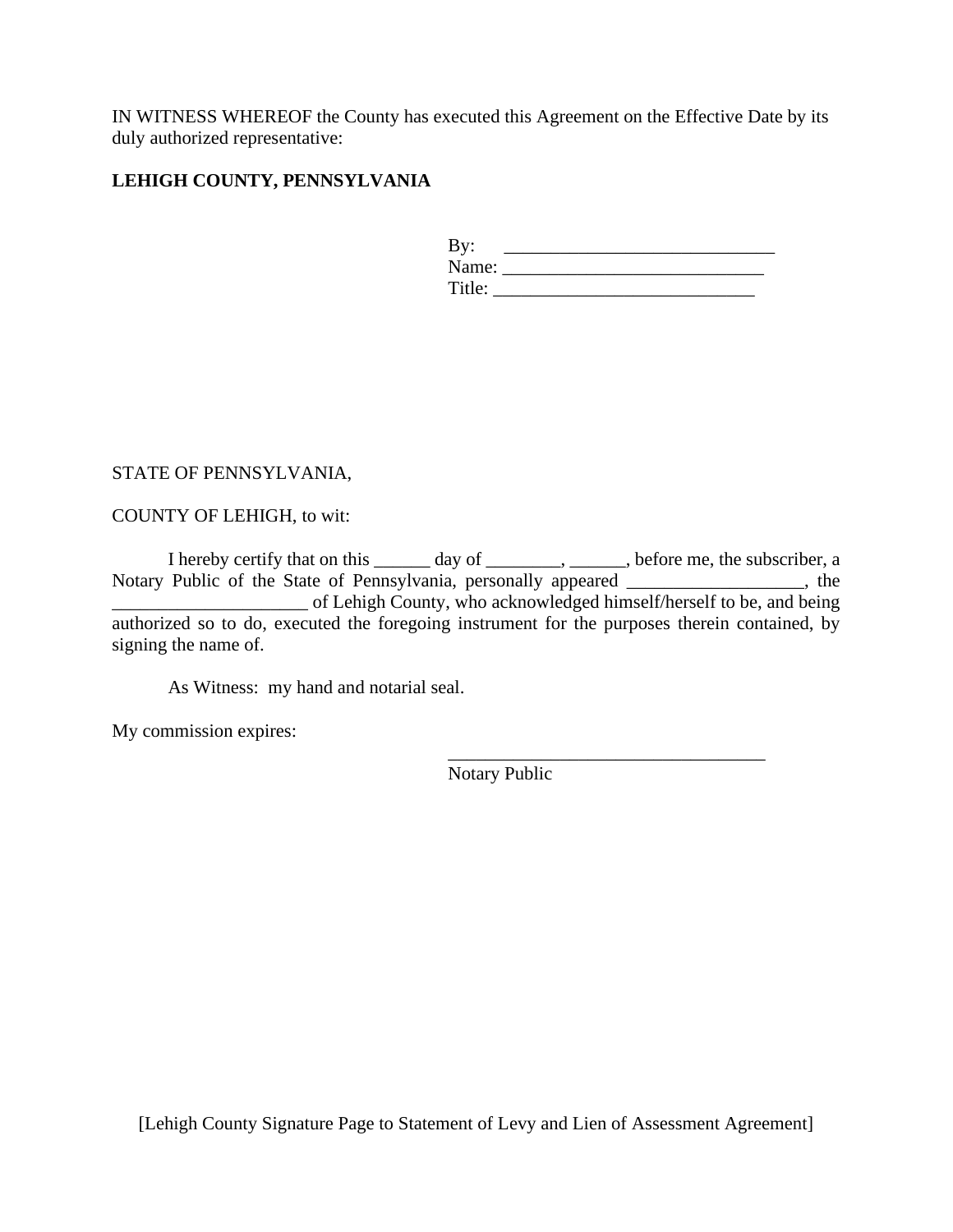IN WITNESS WHEREOF the County has executed this Agreement on the Effective Date by its duly authorized representative:

# [PROPERTY OWNER] AUTHORIZED REPRESENTATIVE

| By:    |  |
|--------|--|
| Name:  |  |
| Title: |  |

STATE OF

COUNTY OF \_\_\_\_\_\_\_\_\_\_\_\_\_\_, to wit:

I hereby certify that on this \_\_\_\_\_\_ day of \_\_\_\_\_\_\_\_, \_\_\_\_\_, before me, the subscriber, a Notary Public of the State of \_\_\_\_\_\_\_\_, personally appeared \_\_\_\_\_\_\_\_\_\_\_\_\_\_\_\_\_\_\_\_\_the of \_\_\_\_\_\_\_\_\_\_\_, who acknowledged himself/herself to be, and being authorized so to do, executed the foregoing instrument for the purposes therein contained, by signing the name of.

As Witness: my hand and notarial seal.

My commission expires:

\_\_\_\_\_\_\_\_\_\_\_\_\_\_\_\_\_\_\_\_\_\_\_\_\_\_\_\_\_\_\_\_\_\_ Notary Public

[Property Owner Signature Page to Statement of Levy and Lien of Assessment Agreement]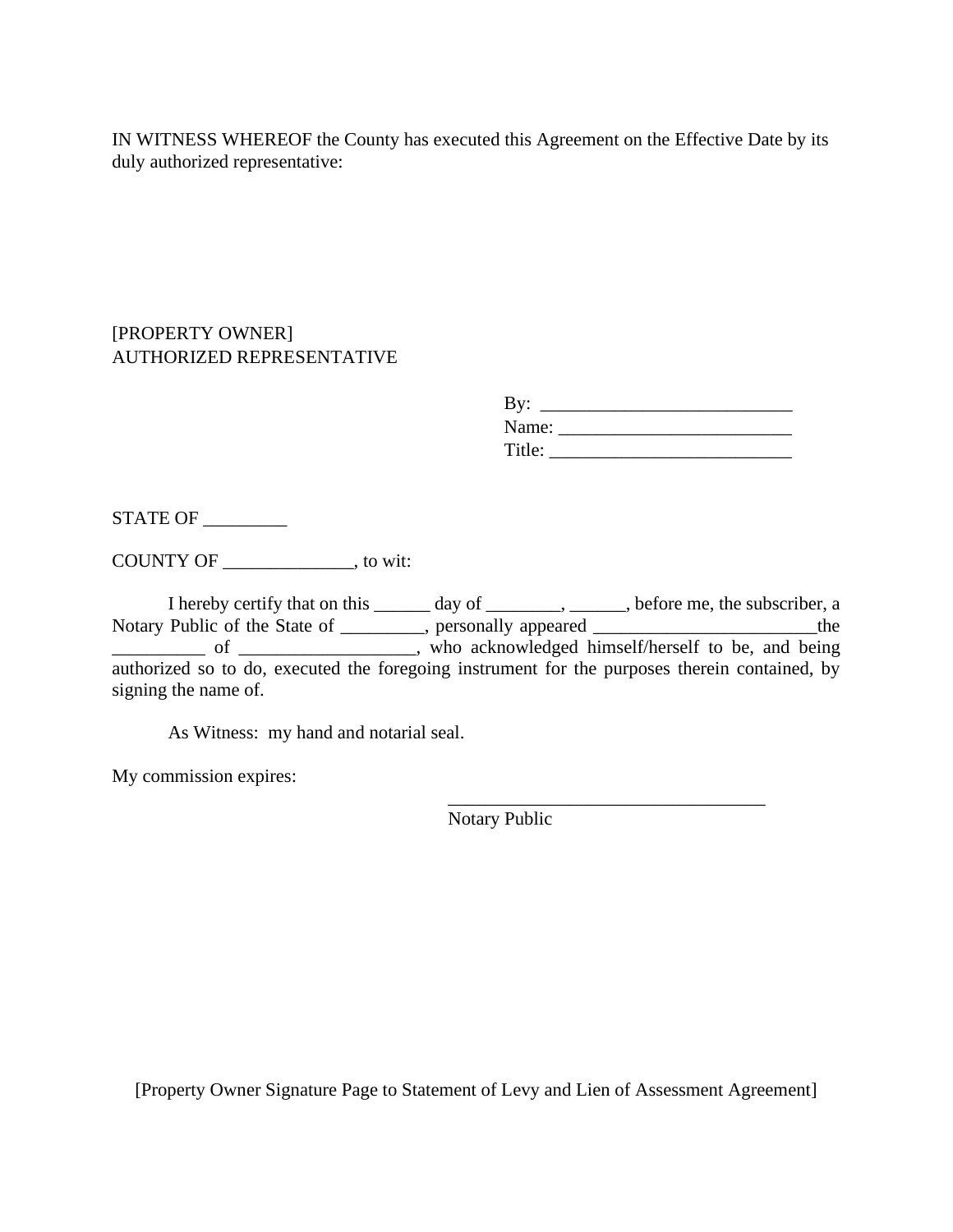IN WITNESS WHEREOF the County has executed this Agreement on the Effective Date by its duly authorized representative:

# [CAPITAL PROVIDER] AUTHORIZED REPRESENTATIVE

| By:    |  |  |  |
|--------|--|--|--|
| Name:  |  |  |  |
| Title: |  |  |  |

STATE OF  $\qquad \qquad ,$ 

COUNTY OF \_\_\_\_\_\_\_\_\_\_\_\_\_\_, to wit:

I hereby certify that on this \_\_\_\_\_\_ day of \_\_\_\_\_\_\_\_, \_\_\_\_\_, before me, the subscriber, a Notary Public of the State of \_\_\_\_\_\_\_\_\_\_, personally appeared \_\_\_\_\_\_\_\_\_\_\_\_\_\_\_\_\_\_\_\_\_\_\_\_\_\_\_\_\_ the \_\_\_\_\_\_\_\_\_\_\_\_\_\_\_\_\_\_\_ of \_\_\_\_\_\_\_\_\_\_\_\_\_\_\_\_\_\_\_\_\_, who acknowledged himself/herself to be, and being authorized so to do, executed the foregoing instrument for the purposes therein contained, by signing the name of.

As Witness: my hand and notarial seal.

My commission expires:

Notary Public

\_\_\_\_\_\_\_\_\_\_\_\_\_\_\_\_\_\_\_\_\_\_\_\_\_\_\_\_\_\_\_\_\_\_

[Capital Provider Signature Page to Statement of Levy and Lien of Assessment Agreement]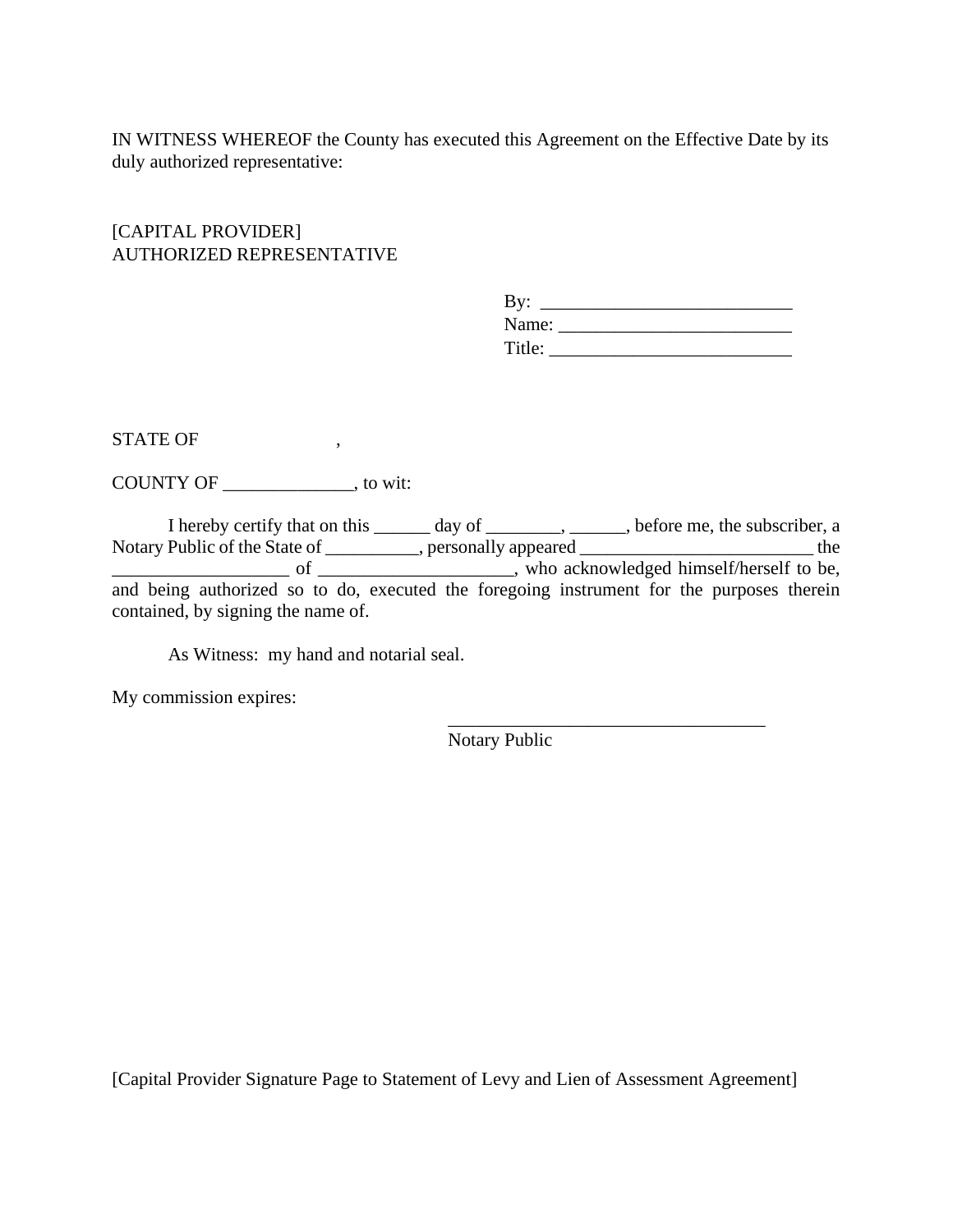# **EXHIBIT A ORDINANCE**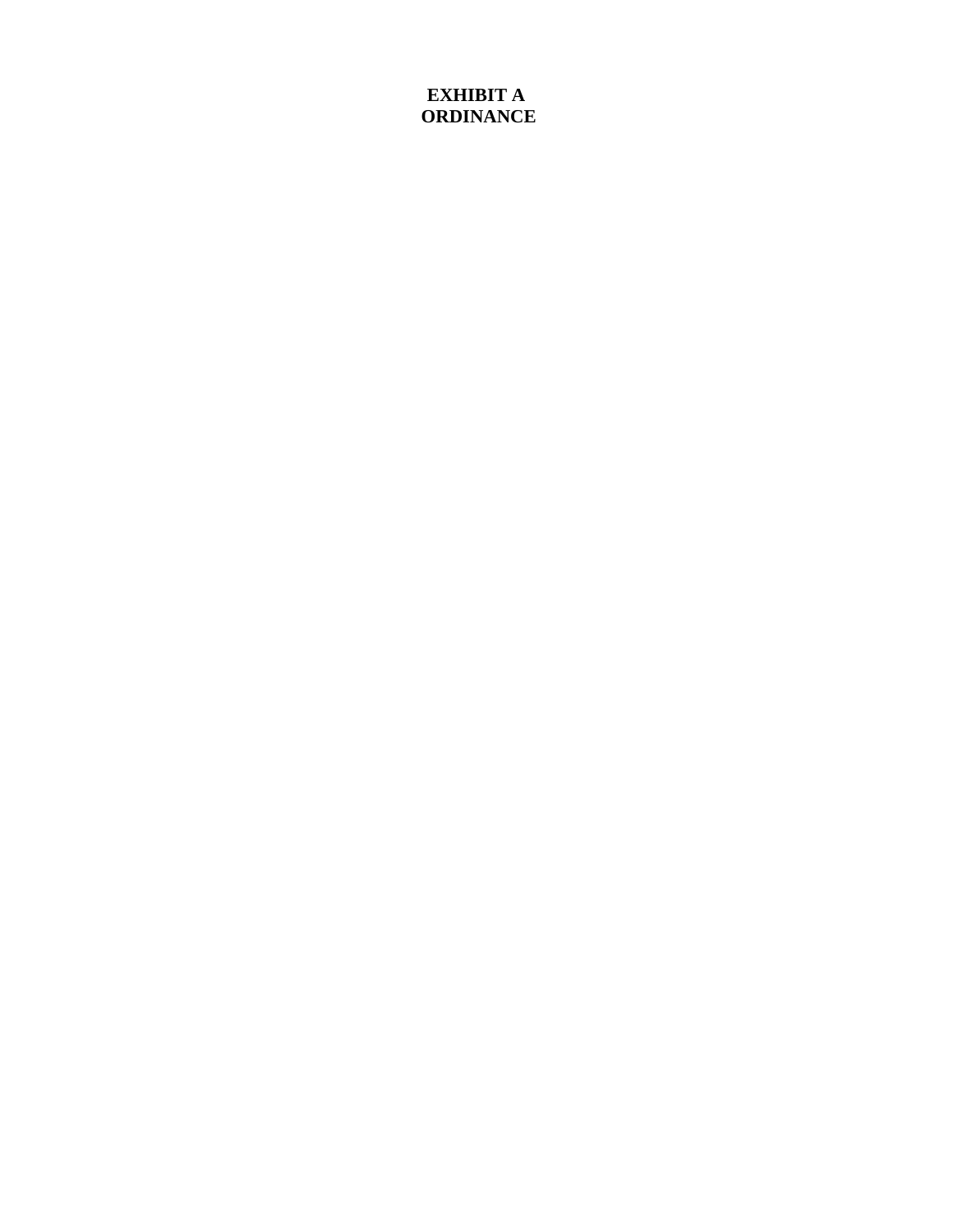# **EXHIBIT B LEGAL DESCRIPTION OF THE PROPERTY**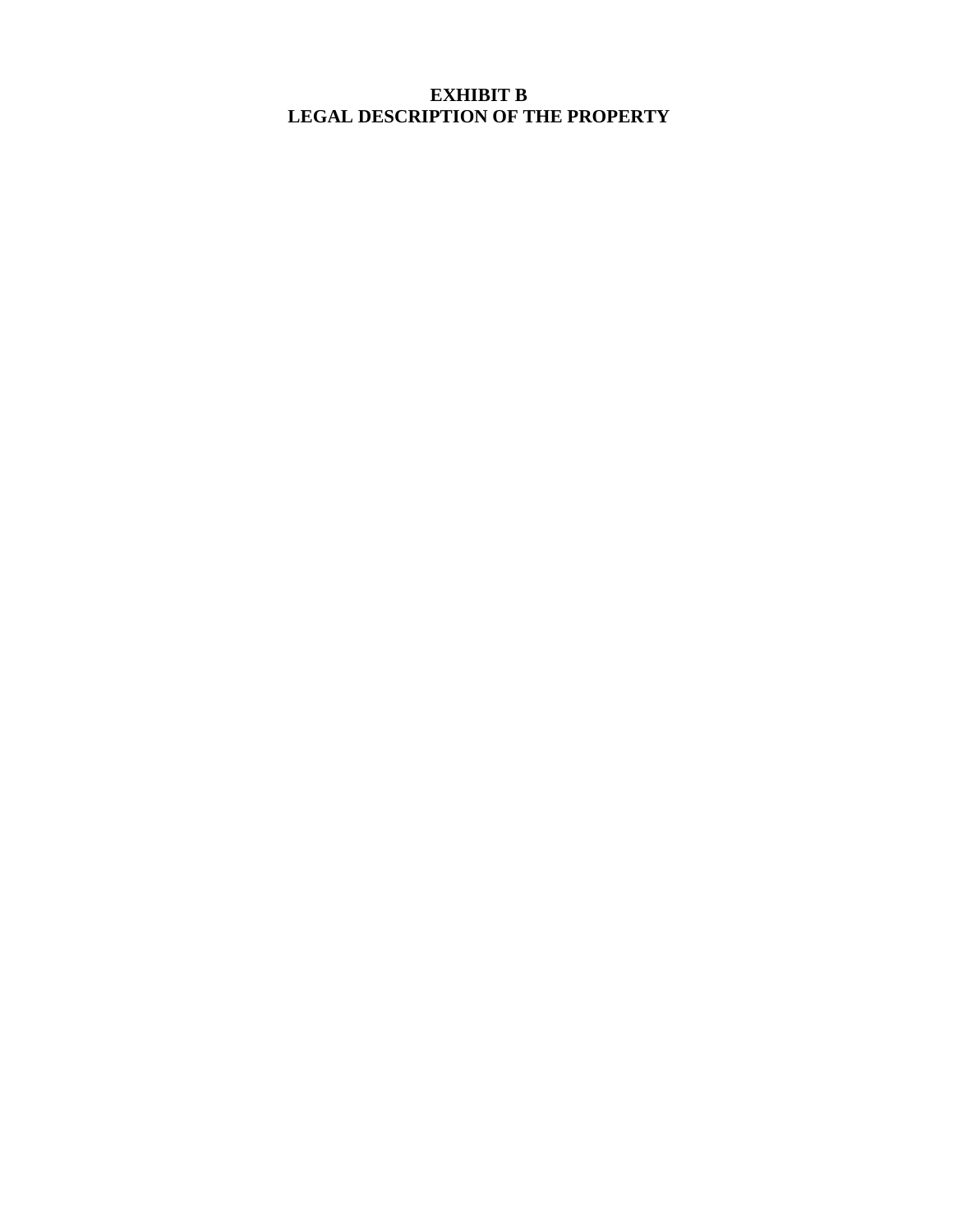### **EXHIBIT C MEMORANDUM of C-PACE FINANCING AGREEMENT**

| Regarding the financing agreement between | , property owner and the |
|-------------------------------------------|--------------------------|
| capital provider/lender                   | ; dated and executed on  |

- 1. 12 Pa.C.S.A. §4301 et.al., authorizes the establishment of a property assessed clean energy program to ensure that owners of agricultural, commercial and industrial properties can obtain low-cost, long-term financing for energy efficiency, water conservation and renewable energy projects.
- 2. Lehigh County, pursuant to 12 Pa. C.S.A. §4303, has established the Lehigh County C-PACE Program ("the Program") via Resolution/Ordinance and incorporated herein (the "Property").
- 3. The property referenced is located at [ENTER ADDRESS], Lehigh County, Pennsylvania.
- 4. The Property Owner has requested that it be allowed to participate in the Program, and the Program Administrator has determined (a) that the Property Owner and the Project qualify for participation in the Program, and (b) the capital provider will advance funds to the Property Owner for the Project.
- 5. The Property Owner's obligation to repay funds advanced to it under the Program will be paid through a voluntary special assessment imposed on the Property pursuant to the C-PACE Act 30 of 2018, the County, pursuant to 12 Pa. C.S.A. §4303, has established the Lehigh County C-PACE Program ("the Program") via Ordinance No. 2019 – 134, dated December 16, 2019.
- 6. The regulations of the C-PACE Statute and the Lehigh County C-PACE Program ("the Program") establish that the C-PACE Assessment state that upon a change in ownership of the Property, any assessments that occur after the date of sale are the responsibility of the new property owner. Assessments that occur prior to the date of sale are the responsibility of the current property owner and may be proportioned the same way property taxes are at the time of sale. The Assessment runs with the Property and the original property owner is released from all future assessments at time of sale.

This Memorandum summarizes key aspects of the full Financing Agreement between the below listed parties.

County: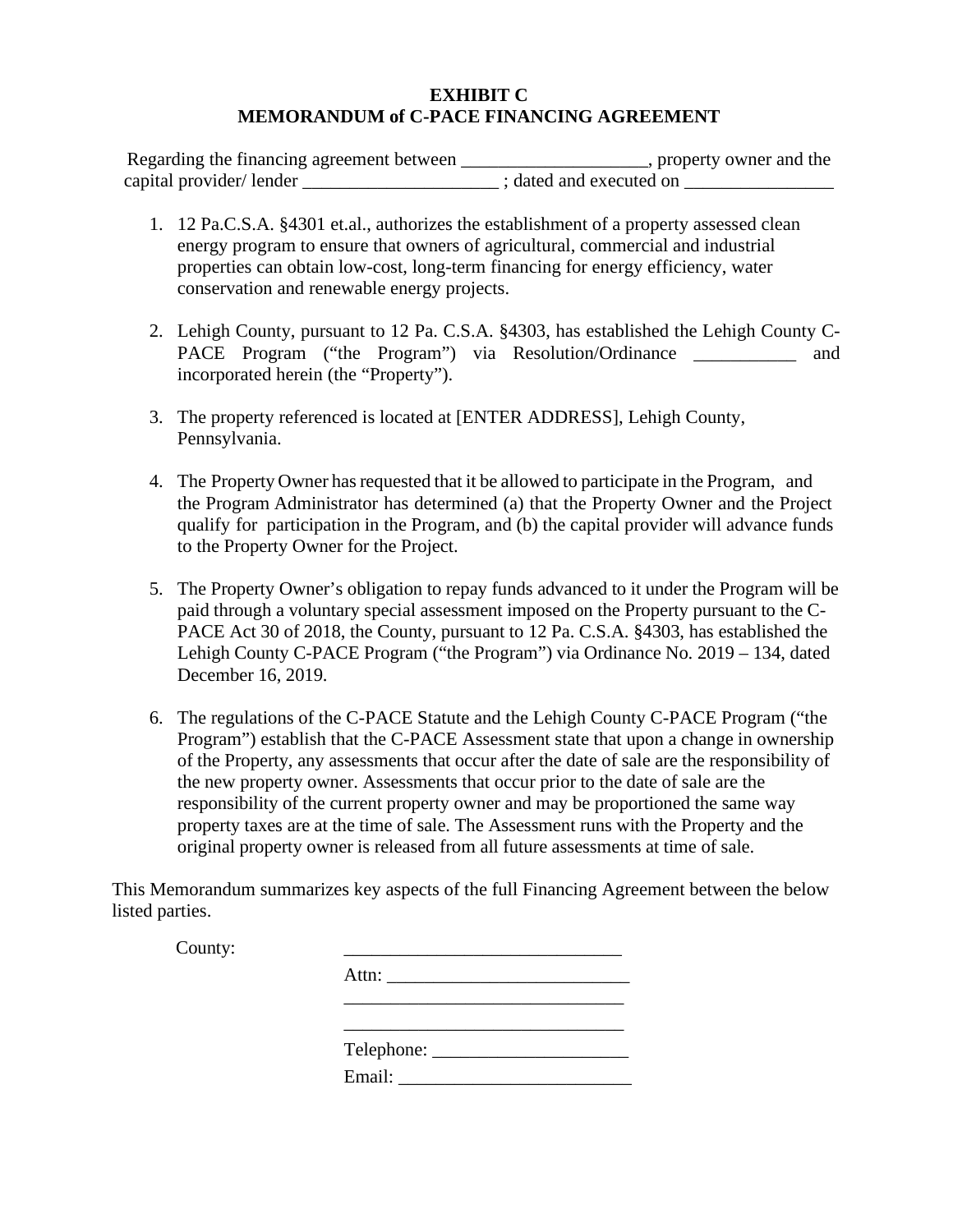| Capital Provider:<br>Telephone:                                         |
|-------------------------------------------------------------------------|
|                                                                         |
|                                                                         |
|                                                                         |
|                                                                         |
|                                                                         |
|                                                                         |
|                                                                         |
| Property Owner(s):<br><u> 1989 - Johann Barn, mars et al. (b. 1989)</u> |
|                                                                         |
|                                                                         |
|                                                                         |
|                                                                         |
|                                                                         |
|                                                                         |
|                                                                         |
| Property Owner(s):                                                      |
|                                                                         |
|                                                                         |
|                                                                         |
|                                                                         |
|                                                                         |
|                                                                         |
| Property Owner(s):                                                      |
|                                                                         |
|                                                                         |
|                                                                         |
| $\text{Telephone:}\n\quad \text{________}$                              |
|                                                                         |
|                                                                         |
|                                                                         |
|                                                                         |
|                                                                         |
|                                                                         |
|                                                                         |
|                                                                         |
|                                                                         |
|                                                                         |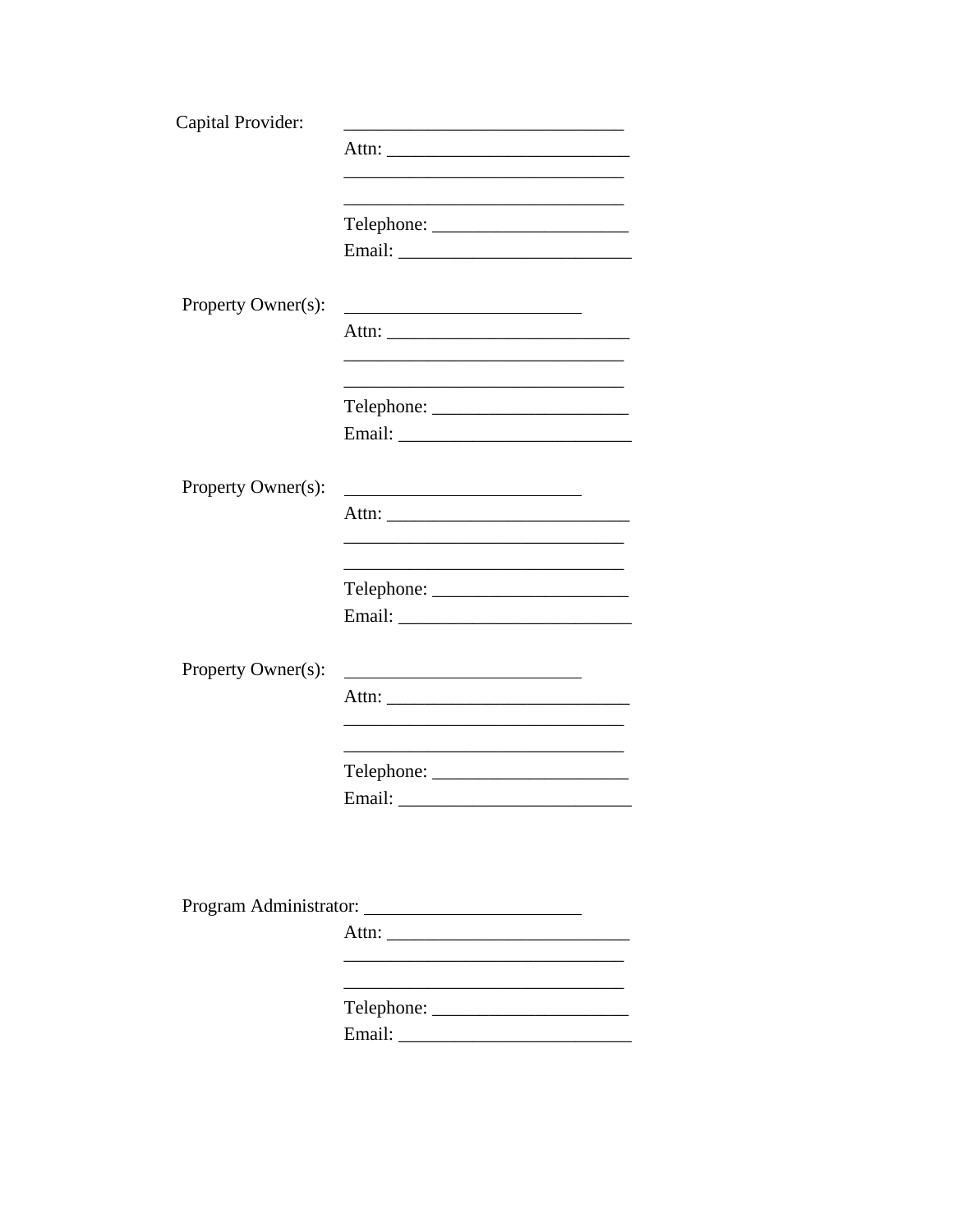#### **Summary of C-PACE Assessment**

**Property Tax ID: Total Amount Financed: Assessment Commencement Date: Number of Annual Payments: Interest Rate: Annual Payment Amount:**

**Final Assessment Date:**

### **Complete description of the qualified project**

[insert project description]

During the Term, the Assessment, which runs with the land with respect to the Property, will be added to the Property's Tax Bill on account # [ENTER PROPERTY TAX ID] by the County. Property Owner agrees that the Assessment will be included on the Property's Tax Bill and agrees to pay the Assessment, which includes administrative costs, through the Assessment which is due and payable on the same date as the Property's Tax Bill.

#### **Change in Property Ownership.**

Upon a change in ownership of Property, any assessments that occur after the date of sale are the responsibility of the new property owner. Assessments that occur prior to the date of sale are the responsibility of the current property owner and may be proportioned the same way property taxes are at the time of sale. The Assessment runs with the Property and the original property owner is released from all future assessments at time of sale.

#### **Assignment**

The County may not assign or transfer its rights or obligations under this Agreement without prior written consent of Property Owner and Capital Provider. Capital Provider may not assign any or all its rights arising under this Agreement without providing 45 days' notice to the County and Program Administrator. The County has 30 days to provided written objection to the transfer but the assignment which shall not be unreasonably withheld, conditional or delayed. The Capital Provider may provide a response within the 45-day window to any objection. Assignment may be included in the Financing Agreement with the Property Owner. The Capital Provider shall provide the owner with 45 days' notice of assignment. The Property Owner has 30 days to provided written objection to the transfer but the assignment which shall not be unreasonably withheld, conditional or delayed. The Capital Provider may provide a response within the 45-day window to any objection. The County, Property Owner and Capital Provider hereby agree that this Agreement shall inure to the benefit of, and shall be binding upon the County, Property Owner and Capital Provider and their successors and permitted assignees.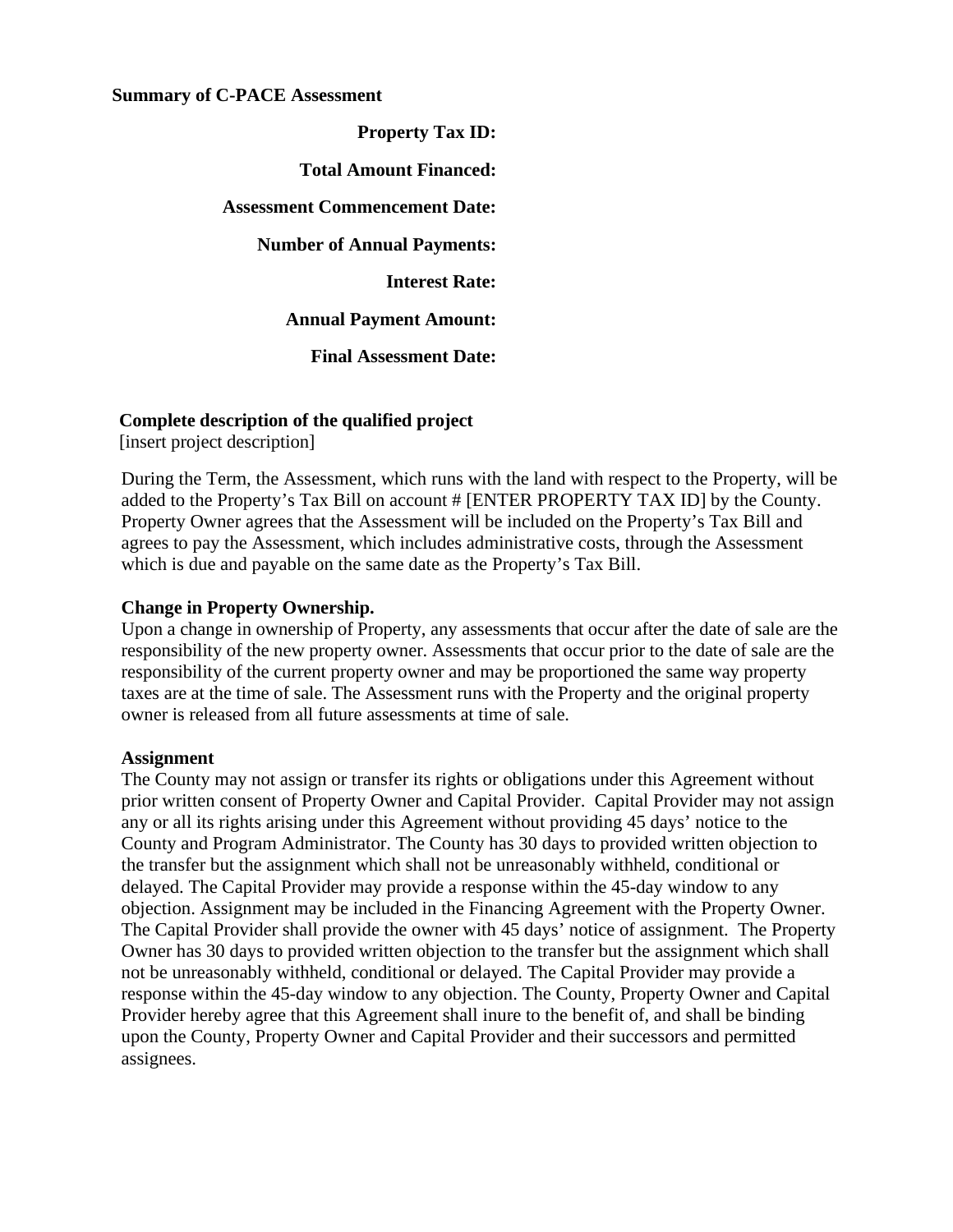# **EXHIBIT D C-PACE SPECIAL ASSESSMENT PAYMENT SCHEDULE**

| Period           | Due Date | Payment | Interest                                  | Principal | Principal<br>Remaining | Administrator<br>Fee | <b>Total</b><br><b>Payment Due</b> |
|------------------|----------|---------|-------------------------------------------|-----------|------------------------|----------------------|------------------------------------|
| $\mathbf{1}$     | 9/30/20  | \$      | $\boldsymbol{\mathsf{S}}$                 | \$        | \$                     | \$                   | \$                                 |
| 2                | 9/30/20  | \$      | $\sqrt[6]{\frac{1}{2}}$                   | \$        | \$                     | \$                   | \$                                 |
| 3                | 9/30/20  | \$      | $\, \, \raisebox{12pt}{$\scriptstyle \$}$ | \$        | \$                     | \$                   | \$                                 |
| 4                | 9/30/20  | \$      | \$                                        | \$        | \$                     | \$                   | \$                                 |
| 5                | 9/30/20  | \$      | $\boldsymbol{\mathsf{S}}$                 | \$        | \$                     | \$                   | \$                                 |
| 6                | 9/30/20  | \$      | $\boldsymbol{\mathsf{S}}$                 | \$        | \$                     | \$                   | \$                                 |
| $\overline{7}$   | 9/30/20  | \$      | $\sqrt[6]{\frac{1}{2}}$                   | \$        | \$                     | \$                   | \$                                 |
| 8                | 9/30/20  | \$      | \$                                        | \$        | \$                     | \$                   | \$                                 |
| $\boldsymbol{9}$ | 9/30/20  | \$      | $\, \, \raisebox{12pt}{$\scriptstyle \$}$ | \$        | \$                     | \$                   | \$                                 |
| 10               | 9/30/20  | \$      | $\sqrt[6]{\frac{1}{2}}$                   | \$        | \$                     | \$                   | \$                                 |
| 11               | 9/30/20  | \$      | \$                                        | \$        | \$                     | \$                   | \$                                 |
| 12               | 9/30/20  | \$      | $\, \, \raisebox{12pt}{$\scriptstyle \$}$ | \$        | \$                     | \$                   | \$                                 |
| 13               | 9/30/20  | \$      | $\sqrt[6]{\frac{1}{2}}$                   | \$        | \$                     | \$                   | \$                                 |
| 14               | 9/30/20  | \$      | $\sqrt[6]{\frac{1}{2}}$                   | \$        | \$                     | \$                   | \$                                 |
| 15               | 9/30/20  | \$      | $\boldsymbol{\mathsf{S}}$                 | \$        | \$                     | \$                   | \$                                 |
| 16               | 9/30/20  | \$      | $\boldsymbol{\mathsf{S}}$                 | \$        | \$                     | \$                   | \$                                 |
| 17               | 9/30/20  | \$      | \$                                        | \$        | \$                     | \$                   | \$                                 |
| 18               | 9/30/20  | \$      | $\boldsymbol{\mathsf{S}}$                 | \$        | \$                     | \$                   | \$                                 |
| 19               | 9/30/20  | \$      | $\, \, \raisebox{12pt}{$\scriptstyle \$}$ | \$        | \$                     | \$                   | \$                                 |
| 20               | 9/30/20  | \$      | \$                                        | \$        | \$                     | \$                   | \$                                 |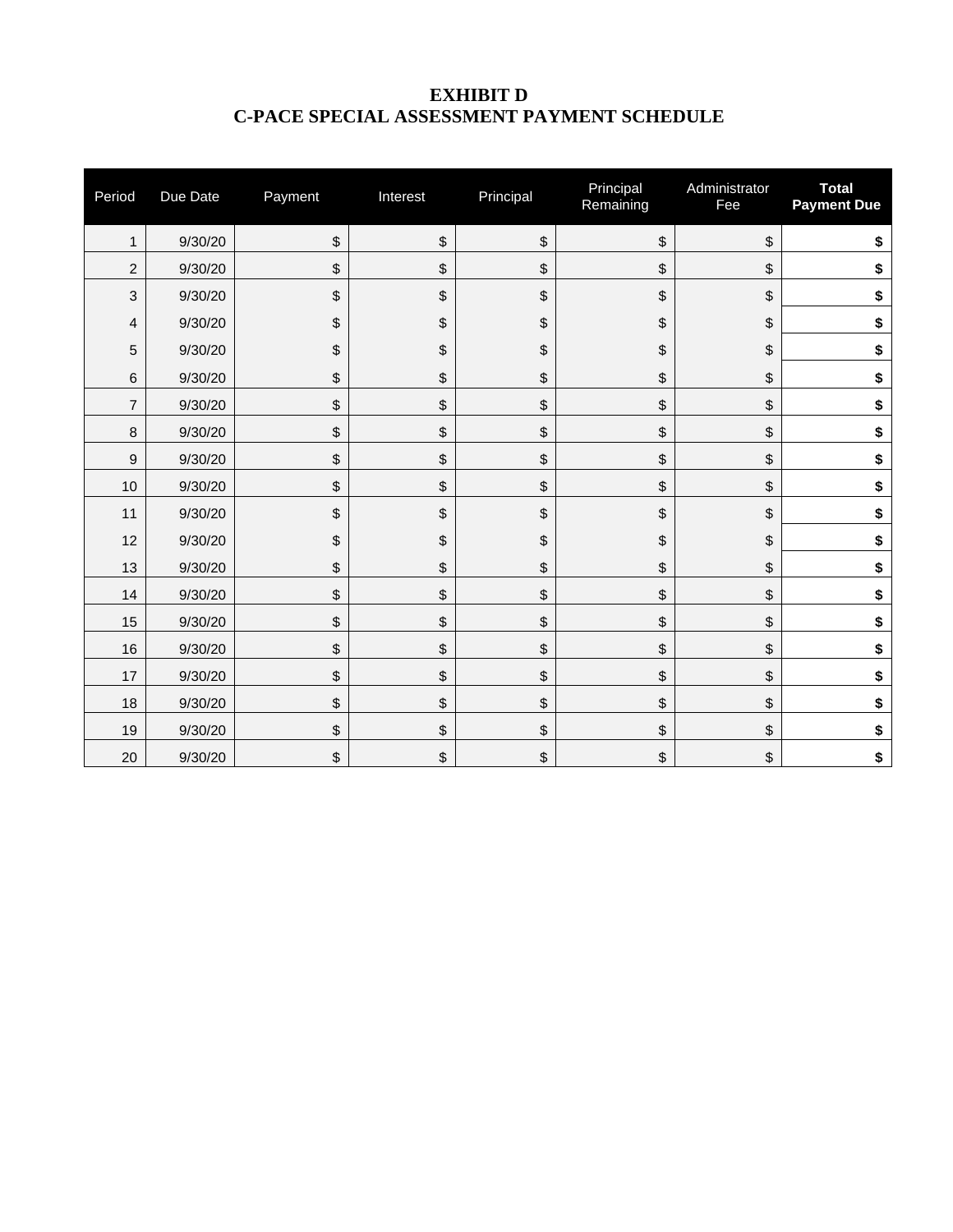### **EXHIBIT E NOTICE TO LEHIGH COUNTY TO COMMENCE COLLECTION OF ASSESSMENT FOR C-PACE PROGRAM (the "Notice")**

\_\_\_\_\_\_\_\_\_\_\_\_\_\_\_\_\_ (Program Administrator provides this NOTICE to LEHIGH COUNTY TO COMMENCE COLLECTION OF ASSESSMENT FOR THE C-PACE Program, in accordance with the COOPERATIVE AGREEMENT between Lehigh County and \_\_\_\_\_\_\_\_\_\_\_\_\_\_\_\_\_\_\_\_\_\_\_\_\_\_\_\_\_ (Program Administrator) dated [DATE] in which the County selected as the Program Administrator and acknowledge \_\_\_\_\_\_\_\_\_\_\_\_\_\_\_\_\_\_\_\_\_\_\_\_ as the agent for administration of the C-PACE Program in the

County.

Program Administrator provides this NOTICE TO LEHIGH COUNTY TO COMMENCE COLLECTION OF ASSESSMENTS FOR C-PACE PROGRAM, in accordance with the Commercial Property Assessed Clean Energy Financing Statement of Levy and Lien Agreement ("Agreement") between Lehigh County and the [CAPITAL PROVIDER] and [PROPERTY OWNER] dated [DATE].

Pursuant to Article 2 of the Program Administrator Cooperative Agreement, Program Administrator is hereby notifying Lehigh County (the "County") that (a) Program Administrator has approved the C-PACE program application for a project located at \_\_\_\_\_\_\_\_\_\_\_\_\_\_\_\_\_\_\_\_\_\_\_\_\_\_\_\_, [PARCEL ID] (the "Property"); and (b) the C-PACE Financing Agreement attached hereto as **Exhibit A** (the "C-PACE Financing Agreement") has been executed. Pursuant to the Agreement between the County, [PROPERTY OWNER], and [CAPITAL PROVIDER], the County hereby acknowledges and confirms that the Assessment (as defined in the Agreement) will be added to the Tax Bill of the Property prior to [DATE], [YEAR] to secure repayment of the C-PACE Financing Agreement. The Assessment shall be assessed in accordance with the Special Assessment Payment Schedule, which is attached to the Agreement as **Exhibit B.**

Pursuant to the Article 3 of the Agreement, if Program Administrator forwards an Amendment of Assessment and Payment Schedule to the County on or before [DATE] of any tax year, the County will amend the Assessment to reflect the adjustment and file the Amendment of Assessment and Payment Schedule in the Land Records for Lehigh County, Pennsylvania.

[Remainder of page intentionally left blank, signature page follows.]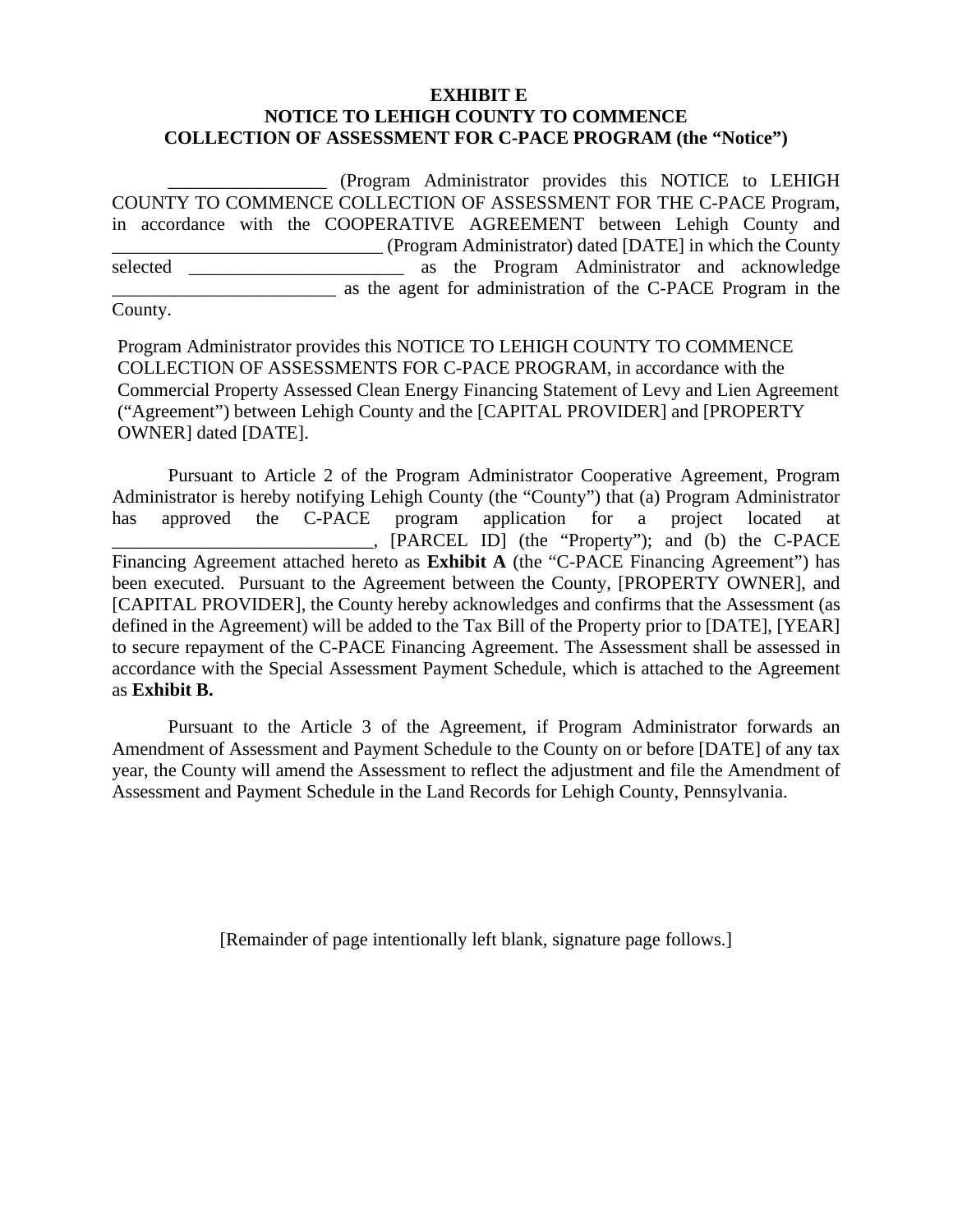# **SUSTAINABLE ENERGY FUND**

By: \_\_\_\_\_\_\_\_\_\_\_\_\_\_\_\_\_\_\_\_\_\_\_\_\_\_\_ Name: \_\_\_\_\_\_\_\_\_\_\_\_\_\_\_\_\_\_\_\_\_\_\_\_ Title: \_\_\_\_\_\_\_\_\_\_\_\_\_\_\_\_\_\_\_\_\_\_\_\_\_

# **RECEIVED AND ACKNOWLEDGED BY**:

# LEHIGH COUNTY, PENNSYLVANIA

By: \_\_\_\_\_\_\_\_\_\_\_\_\_\_\_\_\_\_\_\_\_\_\_\_\_\_\_

Name: \_\_\_\_\_\_\_\_\_\_\_\_\_\_\_\_\_\_\_\_\_\_\_\_

Title: \_\_\_\_\_\_\_\_\_\_\_\_\_\_\_\_\_\_\_\_\_\_\_\_\_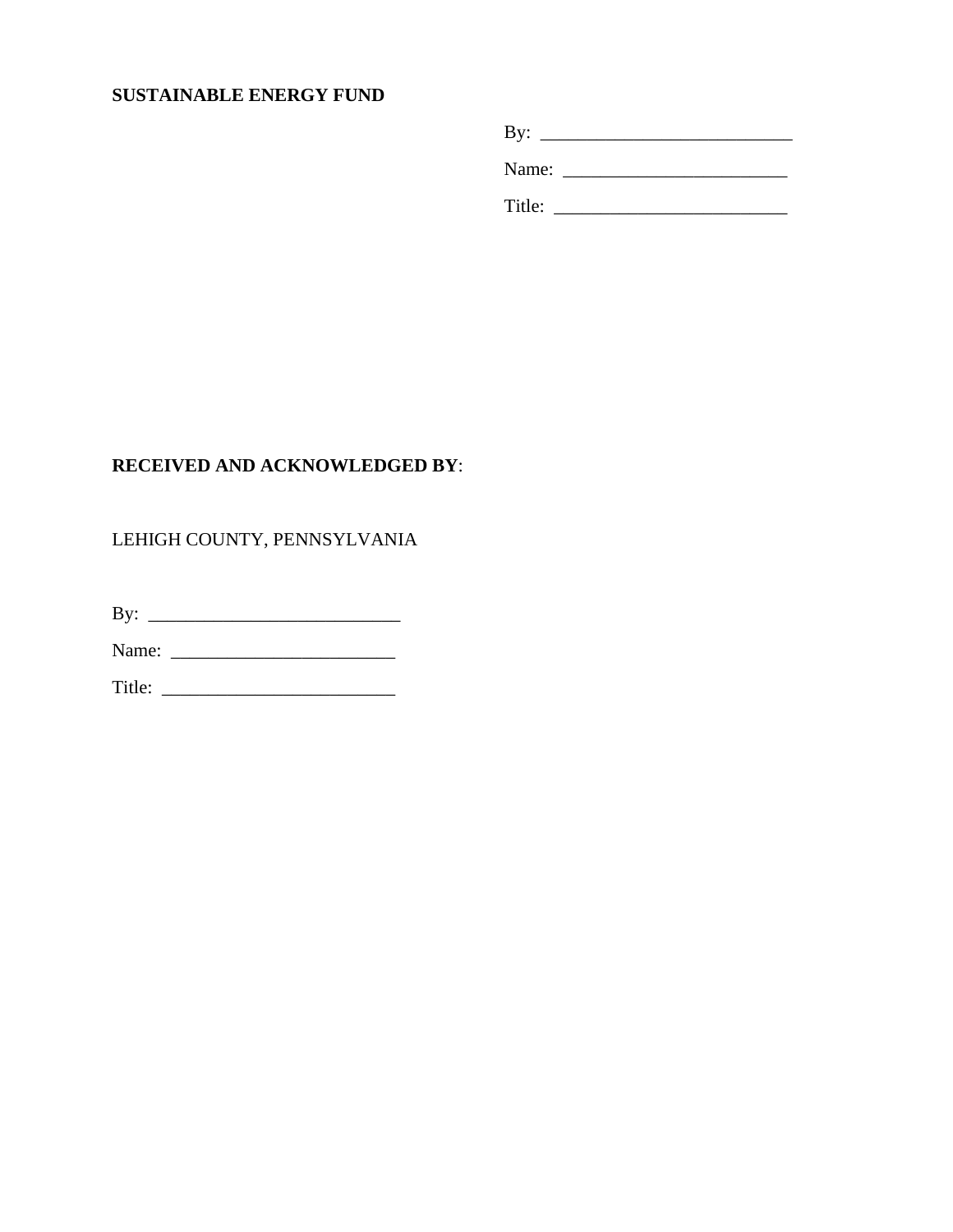# **EXHIBIT F**

### **Form of Assignment Agreement**

# FORM OF ASSIGNMENT AND ASSUMPTION AGREEMENT

This Assignment and Assumption Agreement ("**Assignment**"), dated effective as of \_\_\_\_\_\_\_\_\_\_\_\_, 20\_\_\_ (the "**Effective Date**"), is made by \_\_\_\_\_\_\_\_\_\_\_\_\_\_\_\_\_\_\_\_\_ ("**Assignor**") to \_\_\_\_\_\_\_\_\_\_\_\_\_\_\_\_\_\_\_\_\_\_\_\_\_ ("**Assignee**"). Assignor and Assignee are referred to at times, each individually as a "**Party**," and collectively as the "**Parties**."

#### Agreement

1. For good and valuable consideration and the payment of Ten Dollars and No Cents (\$10.00), the receipt and sufficiency of which is hereby acknowledged, confessed, stipulated and agreed upon by Assignor, Assignor ASSIGNS, BARGAINS, GIVES, SETS OVER, CONVEYS, TRANSFERS and DELIVERS to Assignee all of Assignor's rights, title, interest, obligations, and duties under the Statement of Levy and Lien of Assessment Agreement (the "**SOL**"), dated as of [DATE], entered into by Assignor, [BORROWER], and the County of Lehigh (the "**County**"), together with all of Assignor's rights to receive payments from [BORROWER] and the County (or its designee), payable in accordance with the SOL arising on or after the date of this Assignment (the "**Transferred Interest**").

2. Assignor warrants that: (i) it is authorized to execute this document; (ii) it is conveying good, indefeasible title to the Transferred Interest; (iii) the Transferred Interest is free and clear of all liens and encumbrances, and no party has any rights in or to acquire, or hold as security, or otherwise, the Transferred Interest; and (iv) it has provided the County and/or Program Administrator with a notice of this Assignment, a copy of which is attached hereto as **Exhibit A**.

3. Assignor hereby agrees to make, execute and deliver to Assignee any and all further instruments of conveyance, assignment or transfer, and any and all other instruments, as may be necessary or proper to carry out the purpose and intent of this Assignment and/or to fully vest Assignee in all rights, titles, interests obligations, and duties of Assignor in and to the Transferred Interest, which instruments shall be delivered to Assignee as soon as possible without any condition or delay on the part of Assignor.

4. Assignee hereby accepts all of Assignor's rights, title, interest, obligations, and duties under the SOL, and agrees to be bound by its terms. From and after the date of this Assignment, Assignee shall be a party to the SOL and shall have the rights and obligations of the Assignor specified thereunder, and Assignee shall be deemed to be the "Capital Provider" for all purposes of the SOL.

5. All notices, certificates or communications provided pursuant to the SOL to Assignee shall be delivered as provided in the SOL to:

Assignee: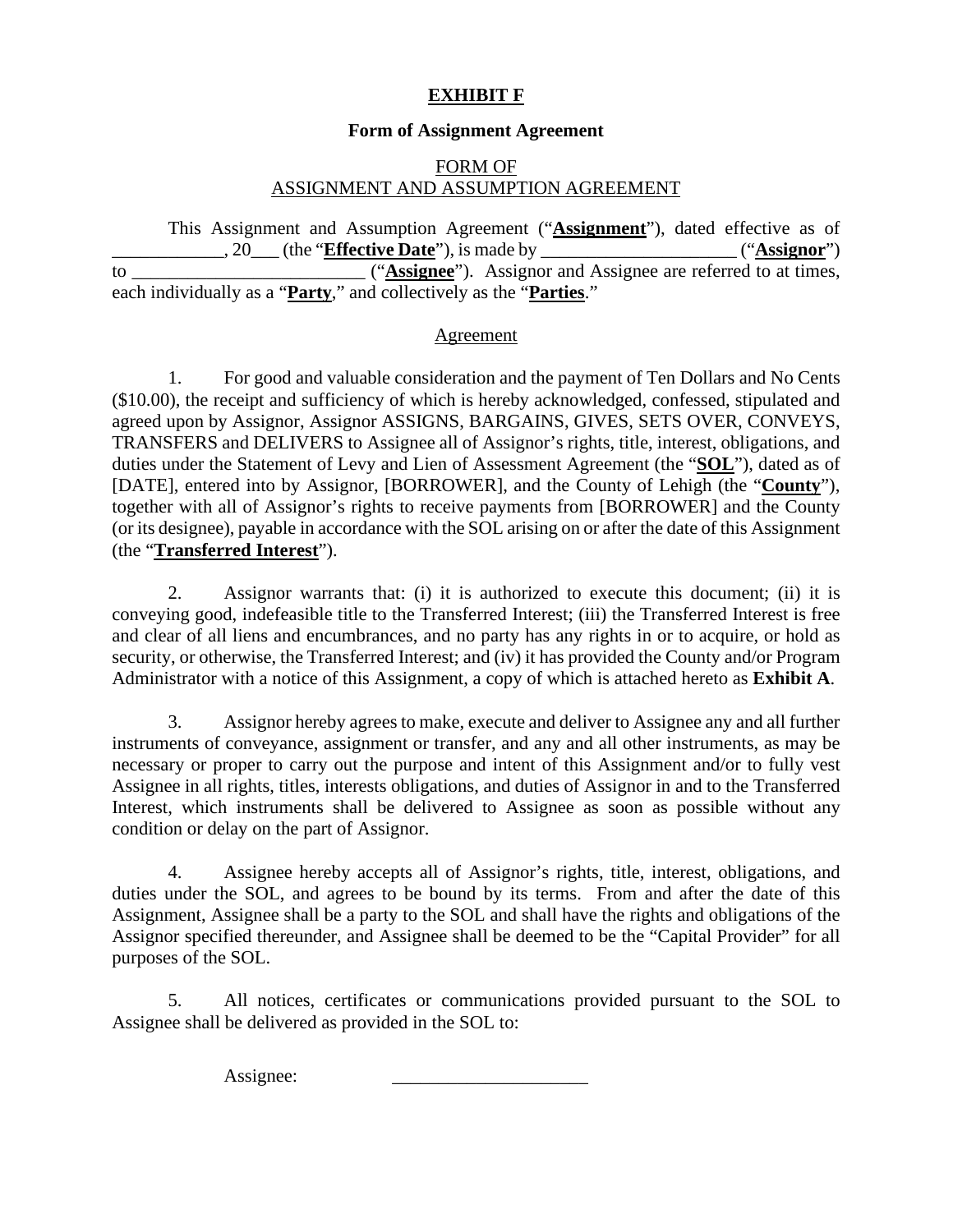With a copy to:

6. This Assignment shall inure to the benefit of and be binding upon the successors and assigns of Assignor and Assignee.

7. This Assignment shall be construed under and enforced in accordance with the laws of the State of Pennsylvania. This Assignment may be executed in multiple counterparts, each of which shall be deemed an original, and all of which shall constitute one and the same instrument.

# **[***SIGNATURES ON FOLLOWING PAGE***]**